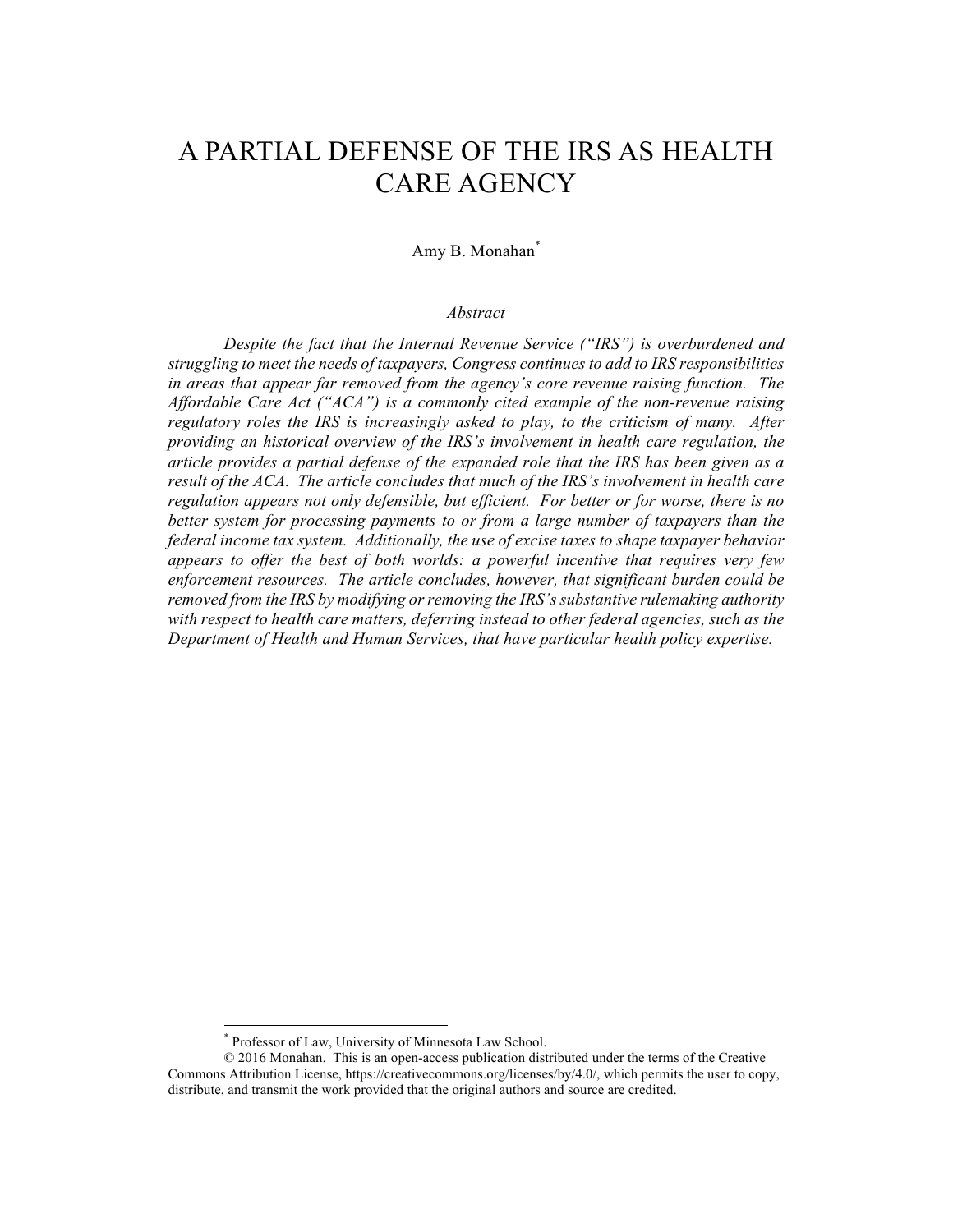|       |                                                                   | 125 |
|-------|-------------------------------------------------------------------|-----|
| $\Pi$ | HOW TREASURY INITIALLY GOT INTO THE EMPLOYEE BENEFITS             |     |
|       |                                                                   | 125 |
|       | III. THE PASSAGE OF ERISA AND THE INTRODUCTION OF JOINT AUTHORITY |     |
|       |                                                                   |     |
|       | IV. PRE-ACA SUBSTANTIVE HEALTH PLAN REGULATION THROUGH EXCISE     |     |
|       |                                                                   |     |
|       |                                                                   |     |
|       |                                                                   |     |
|       |                                                                   |     |
|       | 1. Why Litigation is an Insufficient Compliance Mechanism 133     |     |
|       |                                                                   |     |
|       |                                                                   |     |
|       |                                                                   |     |
|       |                                                                   |     |
|       |                                                                   |     |
|       | B.                                                                |     |
|       |                                                                   |     |
|       |                                                                   |     |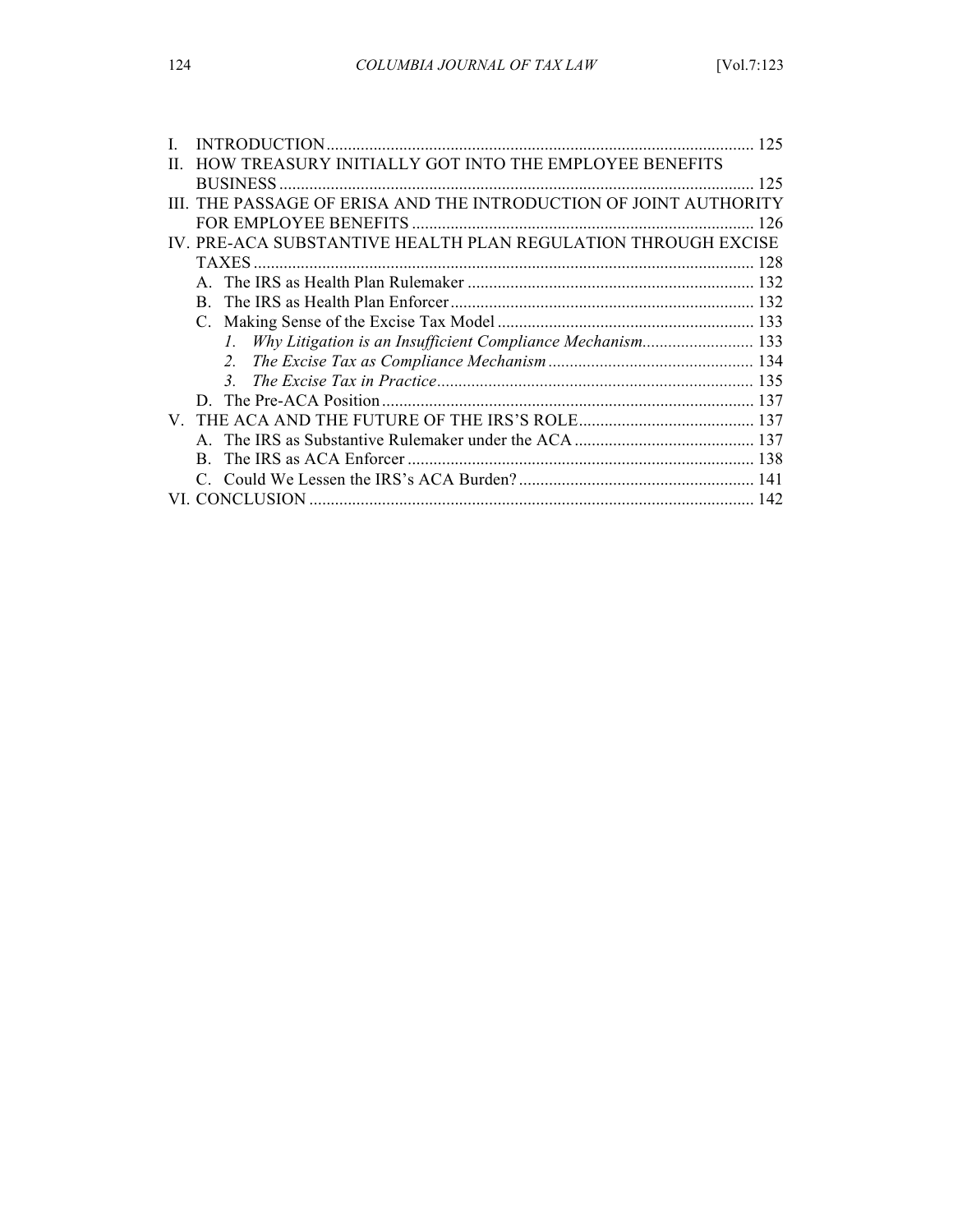## I. INTRODUCTION

There is no doubt that the Internal Revenue Service ("IRS") is overburdened and stretched thin, failing to provide even basic levels of responsiveness to taxpayers.<sup>1</sup> Yet despite a low level of resources, Congress continues to add to the IRS's responsibilities in areas that appear far removed from the agency's core revenue raising mission. A prominent example of this is the deep involvement of the IRS in implementing the Affordable Care Act ("ACA").

While the IRS's involvement in ACA implementation and administration has drawn attention to the fact that the IRS is one of the primary regulators of employerprovided health care, this involvement is nothing new. It was, after all, favorable tax treatment of employer-provided health care that led to the employer-centric system we have today. The ACA, however, greatly expands the administrative burden on the IRS in this realm, to the extent that Professor Hickman in this issue questions whether health care regulation is something in which the IRS should have *any* role. Nina Olson, the National Taxpayer Advocate, labeled ACA administration one of the "most serious problems encountered by taxpayers" in 2014.<sup>2</sup> Even the Chief Justice appears skeptical of the role of the IRS in ACA administration, stating in *King v. Burwell* that the IRS "has no expertise in crafting health insurance policy."<sup>3</sup>

This article wades into the debate concerning the proper scope of IRS administration in a time of restricted resources and deep unpopularity for the IRS. The article begins in Part II with a historical overview of how the IRS became a chief regulator of employer-provided benefits. Part III examines how the passage of the Employee Retirement Income Security Act of 1974 ("ERISA") created a joint authority model for federal regulation of employee benefits, with the IRS and the Department of Labor sharing jurisdiction. The development of the IRS as a substantive regulator of employer-provided health plans is explored in Part IV, noting the distinction between the IRS as a rulemaker versus the IRS as an enforcer of those substantive rules. The article concludes in Part V by detailing how the ACA expands the IRS's authority and administrative burden in health plan regulation, concluding that, while there are sound reasons to continue to use the tax code to achieve health policy goals, there are also steps that can be taken to reduce the associated administrative burdens.

## II. HOW TREASURY INITIALLY GOT INTO THE EMPLOYEE BENEFITS BUSINESS

For as long as there has been an Internal Revenue Code, there have been tax provisions addressing the taxation of employer-provided benefits.<sup>4</sup> Initially, however, these provisions were limited to the taxability of pension trusts, and simply provided that amounts set aside in pension, profit sharing, or stock bonus plans would not be taxed until distribution, provided such plans were for the exclusive purpose of providing benefits to plan participants, and benefits could only be distributed in accordance with the terms of

<sup>&</sup>lt;sup>1</sup> See NATIONAL TAXPAYER ADVOCATE, 2014 ANNUAL REPORT TO CONGRESS vii (2014) (noting, among other things, "a devastating erosion of taxpayer service").<br>  $\frac{2 \text{ Id. at 67}}{14 \text{ kg v}}$ . Burwell, 135 S. Ct. 2480, 2489 (2015).<br>  $\frac{3 \text{ King v. Burwell, 135 S. Ct. 2480, 2489 (2015)}}{4 \text{ See I.R.C. of 1939 § 165 (providing tax benefits to employer-sponsored retirement plans)}}$ .

Section 165 in the 1939 Code was the predecessor to  $\S$  401(a) in the current Code.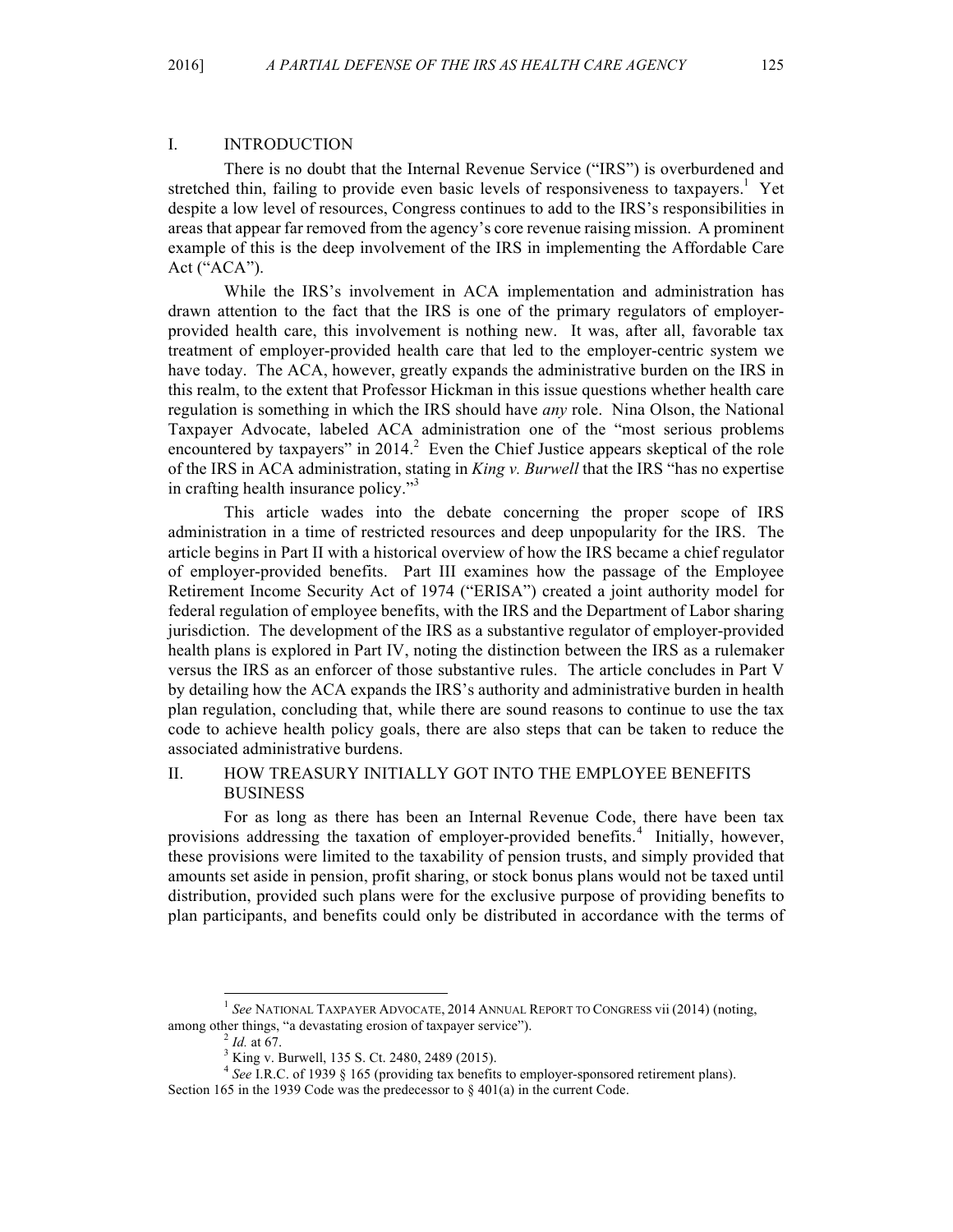the plan. There were broadly stated nondiscrimination requirements, $<sup>5</sup>$  but nothing like the</sup> complex mathematical requirements that apply today. In addition, the Code provided that employers could deduct contributions made to such trusts.<sup>6</sup> The Code was originally silent regarding any health or welfare benefits offered by employers. As of the 1939 Code, then, the employee benefits provisions could be characterized as "pure tax" provisions. The Code was simply codifying deferred compensation theory in delaying taxation until payment of benefits, while maintaining the employer's compensation deduction when retirement plan contributions were made, rather than requiring such deduction to be delayed until benefit payout. Other than a slight tax incentive to offer such plans, and a generally stated requirement that the plan be nondiscriminatory, there was no significant social engineering of employee benefits through the Code, and very little required in the way of tax administration.<sup>7</sup>

The 1954 Code marked the first appearance of tax provisions related to employerprovided health care. Sections 105 and 106 were added to the Code, excluding from gross income payments from employer-provided health plans that reimbursed medical expenses, as well as employer contributions to such plans.<sup>8</sup> These Code provisions codified a World War II era revenue ruling that amounts paid by employers for employee health insurance did not constitute income to employees, which was subsequently reversed in 1953.<sup>10</sup> Congress disagreed with this result, permanently adding the exclusion to the Code in 1954. This first appearance of health plan-related provisions could also be characterized as "pure tax." It simply excluded two types of economic benefit from the definition of gross income and did not otherwise impose any substantive requirements on employer plans. Nor did it attempt to engage in any significant social engineering, other than an incentive for employers to offer health benefits, however structured. As with early pension provisions, these health plan provisions imposed nearly no administrative burden on the IRS.

## III. THE PASSAGE OF ERISA AND THE INTRODUCTION OF JOINT AUTHORITY FOR EMPLOYEE BENEFITS

The passage of ERISA dramatically expanded the role of Treasury in regulating employee benefit plans. As described at the time of passage, "[ERISA] adopts the most sweeping overhaul of pension and employee benefit rules in history. These new rules, which are both tax and non-tax in scope, will affect virtually every pension or other employee benefit plan, whether existent or future."<sup>11</sup> Rather than simply contain rules related to the taxation of retirement plans, ERISA amended the Code to include substantive participation, vesting, and funding requirements for retirement plans, and placed dollar

 $<sup>5</sup>$  The nondiscrimination requirements prohibited discrimination in favor of highly-compensated</sup> employees. Such provisions were not in the 1939 Code as originally enacted, but were added as amendments on Oct 21, 1942 by Session Law 56 Stat 798 (77th Congress, 2nd Session, Ch. 619).<br><sup>6</sup> I.R.C. of 1939 § 23(p) (2015).<br><sup>7</sup> The greatest administrative burden imposed by the employee benefits tax provisions would likely

have been enforcing the nondiscrimination requirements. However, employers had a duty to self-report their compliance with such provisions, leaving the IRS only with the discretionary task of verifying such reports. *See* Internal Revenue Service, Form 4848 (1973), https://www.irs.gov/pub/irs-prior/f4848--1973.pdf [https:// perma.cc/85CQ-WPXX] (illustrating the minimal reporting requirements related to pension plan nondiscrimination rules).<br><sup>8</sup>*See* I.R.C. of 1954 §§ 105, 106 (2015).

*See* I.R.C. of 1954 §§ 105, 106 (2015). <sup>9</sup> David A. Hyman & Mark Hall, *Two Cheers for Employment-Based Health Insurance*, 2 YALE J. HEALTH POL'Y L. & ETHICS 23, 25 (2001).<br><sup>10</sup> *Id.* <sup>11</sup> COMMERCE CLEARING HOUSE, INC., PENSION REFORM ACT OF 1974 WITH EXPLANATION, Preface

<sup>(1974).</sup>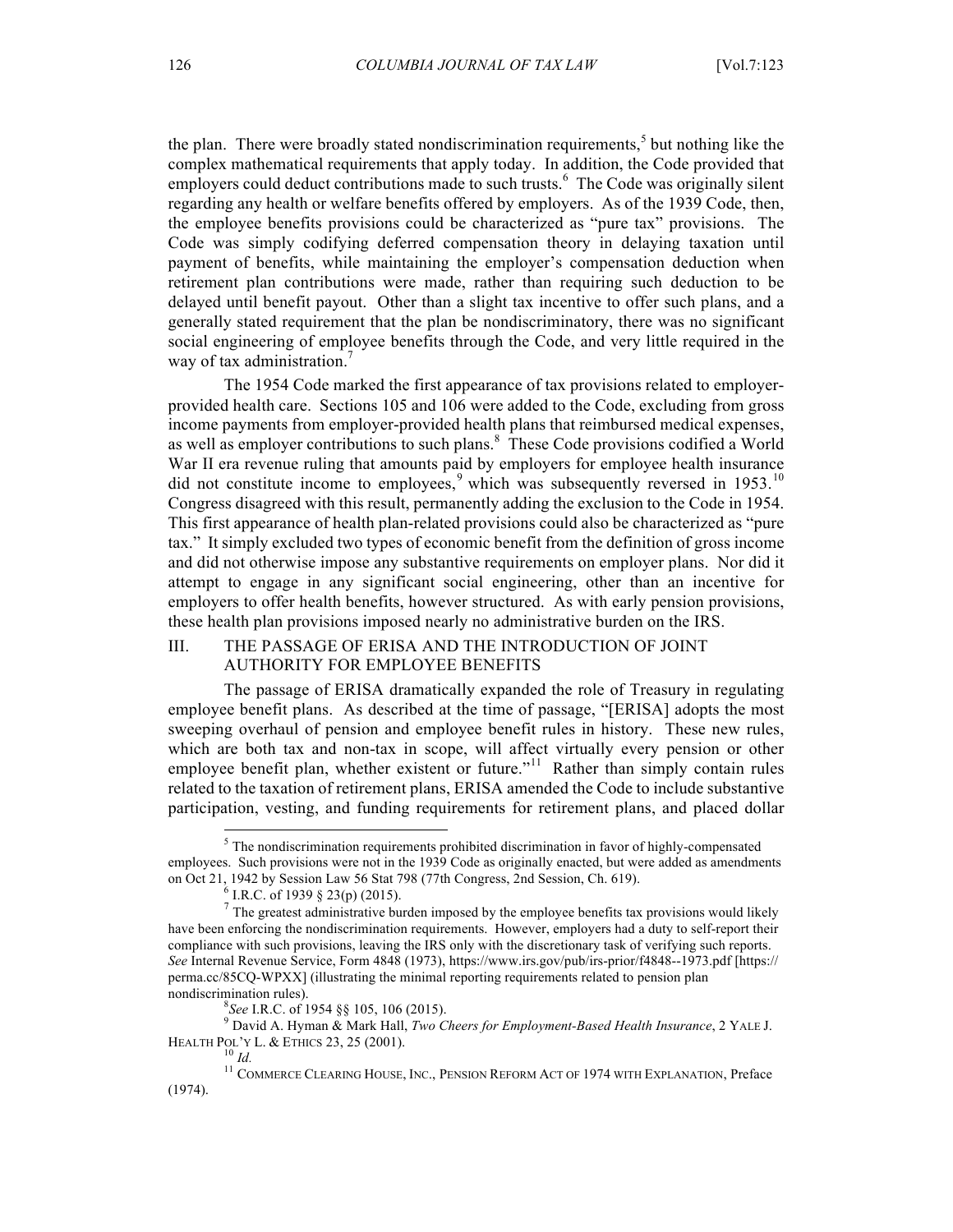amount limits on contributions and deductions.<sup>12</sup> The Code was also amended to include an excise tax on certain violations of fiduciary duties.<sup>13</sup> In addition to these tax changes, ERISA contained extensive reporting and disclosure requirements, fiduciary requirements, and remedial provisions that were not included in the Code amendments.<sup>14</sup> ERISA was squarely aimed at pension plans and, while employer health plans were subject to ERISA and had to comply with its general requirements, ERISA did not in any way substantively regulate employer-provided health plans. As a result, no health plan provisions were added to the Code as part of ERISA's passage.

ERISA did, however, put in place the current regulatory system for employee benefits, which involves joint rulemaking and enforcement authority shared by the IRS and Labor.<sup>15</sup> The statutory text of ERISA provided for joint administration by Treasury and Labor, <sup>16</sup> but also assigned areas of "primary" responsibility.<sup>17</sup> In the early years of implementation, this did not go well. As President Carter declared, "ERISA has been a symbol of unnecessarily complex government regulation."<sup>18</sup> ERISA's administrative provisions "have resulted in bureaucratic confusion and have been justifiably criticized by employers and unions alike. The biggest problem has been overlapping jurisdictional authority."<sup>19</sup> In Reorganization Plan No. 4, President Carter gave Treasury sole authority for enforcing minimum participation, vesting, and funding standards for retirement plans, while granting Labor authority to enforce fiduciary obligations.<sup>20</sup> Treasury, however, continued to have authority to audit plans and levy tax penalties, while Labor continued to have authority to bring civil suits, thereby retaining "the special expertise of each Department."<sup>21</sup>

Given the difficulties that resulted from joint authority, it is interesting to review why such an unusual structure was adopted in the first place. What motivated Congress to explicitly create joint authority for two agencies over the administration of a single statute? The answer, it appears, lies not in any special theory of agency administration, but rather in turf wars between Congressional committees. As explained by one participant in ERISA's legislative journey, "there is almost nothing more sacred in Congress than committee jurisdiction. If one committee encroaches on the jurisdiction of another, there is bound to be a great deal of pushback, sometimes very severe pushback. This is what happened in spades with ERISA. Much of the story of ERISA's passage necessarily becomes the story of the clash between the Tax and Labor Committees and how that was resolved."<sup>22</sup> Joint Treasury and Labor authority was necessary in order to secure passage

<sup>&</sup>lt;sup>12</sup> See, e.g., I.R.C. §§ 401(a)(3); 404(a)(3)(A); 415(a), (b) (2015).<br><sup>13</sup> See I.R.C. §§ 4975(a), 4975(c)(1)(E) (2015).<br><sup>14</sup> See 29 U.S.C. §§ 1001 et seq. (2015).<br><sup>15</sup> ERISA created the office of Assistant Commissioner, within the Internal Revenue Service. *See* COMMERCE CLEARING HOUSE, INC., *supra* note 11, at 904.<br><sup>16</sup> Employee Retirement Income Security Act of 1974, Pub. L. 93-406, § 3004.<br><sup>17</sup> For example, primary administrative resp

provisions was assigned to the IRS. COMMERCE CLEARING HOUSE, INC., *supra* note 11, at 901. The IRS was also granted authority to audit qualified plans. *Id.* at 902.<br><sup>18</sup> Reorganization Plan No. 4 of 1978, 5 U.S.C. app. (2006).<br><sup>19</sup> *Id.*<br><sup>20</sup> *Id.*<br><sup>21</sup> *Id.*<br><sup>22</sup> Panel 2: Making Sausage – The Ninety-Third Congress and ER

<sup>(2014).</sup>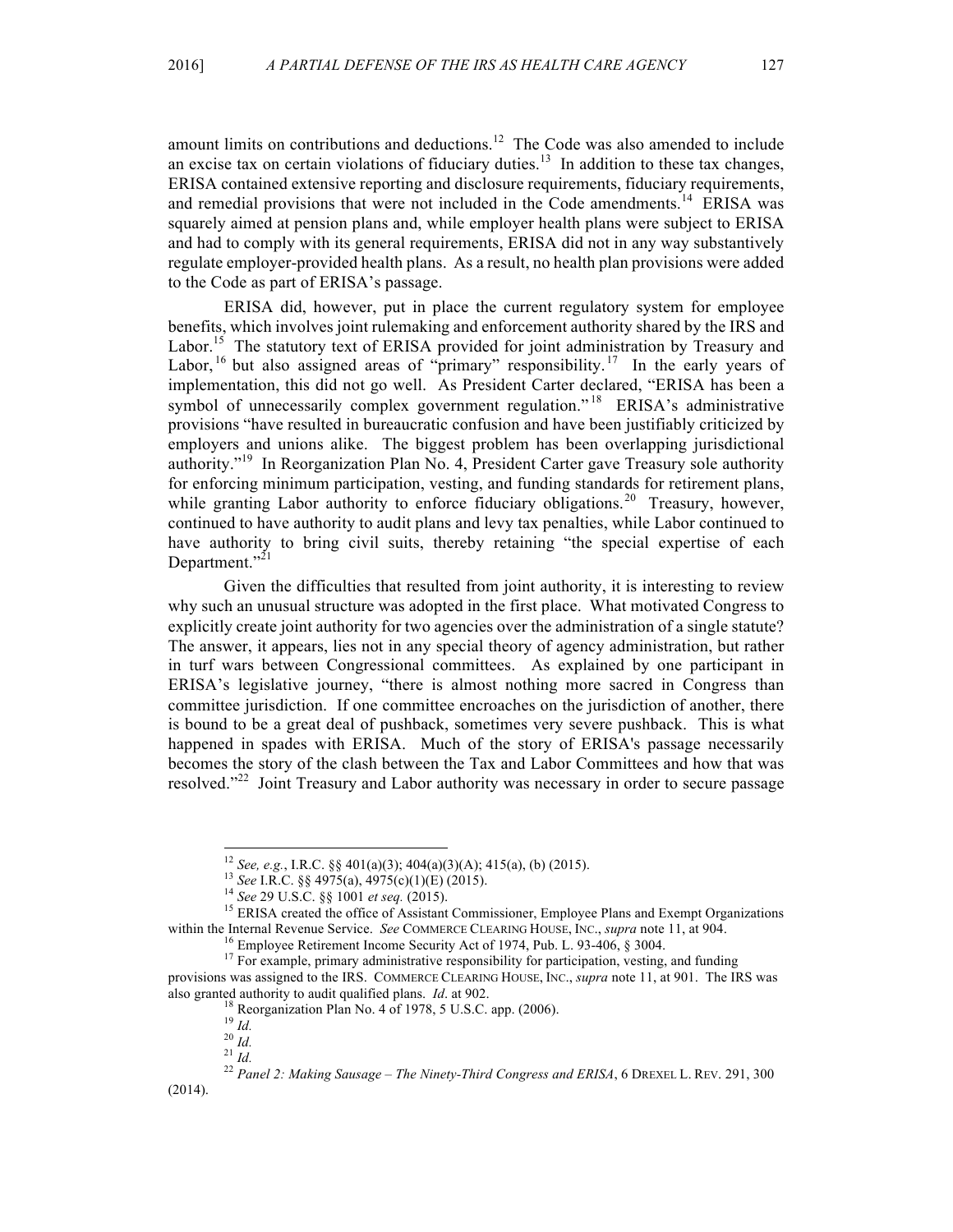of ERISA because neither committee nor agency was willing to give up jurisdiction over pensions. Joint administration was the result of "interagency jealousy."

Following passage of ERISA, some saw joint administration as a positive, based on the belief that the Department of Labor should not be left to enforce ERISA given its closeness with organized labor.<sup>24</sup> In other words, there was a belief that Treasury would be a more neutral enforcer than Labor. However, this was considered to be a positive side effect of the joint administrative structure, not a motivation for the structure's creation.

While the reasons behind the creation of the joint administrative structure of ERISA are not noble, scholars have put forth a variety of arguments concerning the benefits of this increasingly common regulatory structure. Professors Freeman and Rossi have declared interagency coordination as "one of the central challenges of modern governance."<sup>25</sup> One straightforward defense of multiple-agency jurisdiction is that complex policy problems can benefit from the "unique expertise and competencies of different agencies."<sup>26</sup> When we consider the IRS and Labor, this argument has some appeal. While Labor may be well-suited to tasks that touch on the interactions between employers and employees, the IRS may be better suited for highly technical tasks. Another argument put forward is that shared jurisdiction acts as a check on agency behavior, by reducing the risk of a single agency being captured by regulated parties.<sup>27</sup>

# IV. PRE-ACA SUBSTANTIVE HEALTH PLAN REGULATION THROUGH EXCISE TAXES

While ERISA brought the IRS firmly into the business of employee benefits, that work was almost exclusively concerned with traditional, defined-benefit pension plans. The only Code provisions concerned with health plans were the uncomplicated sections 105 and 106.<sup>28</sup> This relatively simple approach to the taxation of employer-sponsored health plans began to change in the 1980s, when substantive requirements for group health plans were first included in the Code.

Prior to the enactment of the ACA, there were three major health plan-related additions to the Code that meaningfully expanded the IRS's role in health regulation.<sup>29</sup> The first of these substantive requirements was passed as part of the Consolidated Omnibus

<sup>&</sup>lt;sup>23</sup> *Id.* at 304.<br><sup>24</sup> *Panel 3: Negotiating the Agency Peace Treaty: Reorganization Plan No. 4, 6 DREXEL L. REV.* 

<sup>319, 324 (2014).</sup> <sup>25</sup> Jody Freeman & Jim Rossi, *Agency Coordination in Shared Regulatory Space*, 125 HARV. L.

*REV.* at 1142.<br><sup>27</sup> *Id.* at 1142-43.<br><sup>28</sup> Section 105 did become slightly more complicated when paragraph (h) was added as part of 1978 Revenue Act, Pub. L. 95-600 § 366, which taxes discriminatory health benefits provided to highlycompensated employees.<br><sup>29</sup> I omit from this article any discussion of section 89 of the Code, which was added to the Code as

part of the 1986 Tax Reform Act. Section 89 imposed non-discrimination requirements on employer provided health plans, similar to the requirements imposed on retirement plans, and for similar reasons. For plans that were considered discriminatory under section 89, highly-compensated employees covered by such plans had to include in gross income the amount of the discriminatory benefit. Given the significant cost of the tax expenditure for employer-provided health plans, Congress was attempting to ensure that the tax benefit was not concentrated among highly-compensated individuals. Section 89, however, was not longlived. It was repealed in 1989 following significant backlash against its complexity and administrative impracticability. For further information on section 89's history, see Rosina B. Barker, *Lessons from a Legislative Disaster*, 47 TAX NOTES 843 (1990), http://www.ipbtax.com/assets/pdf/publication\_129.pdf.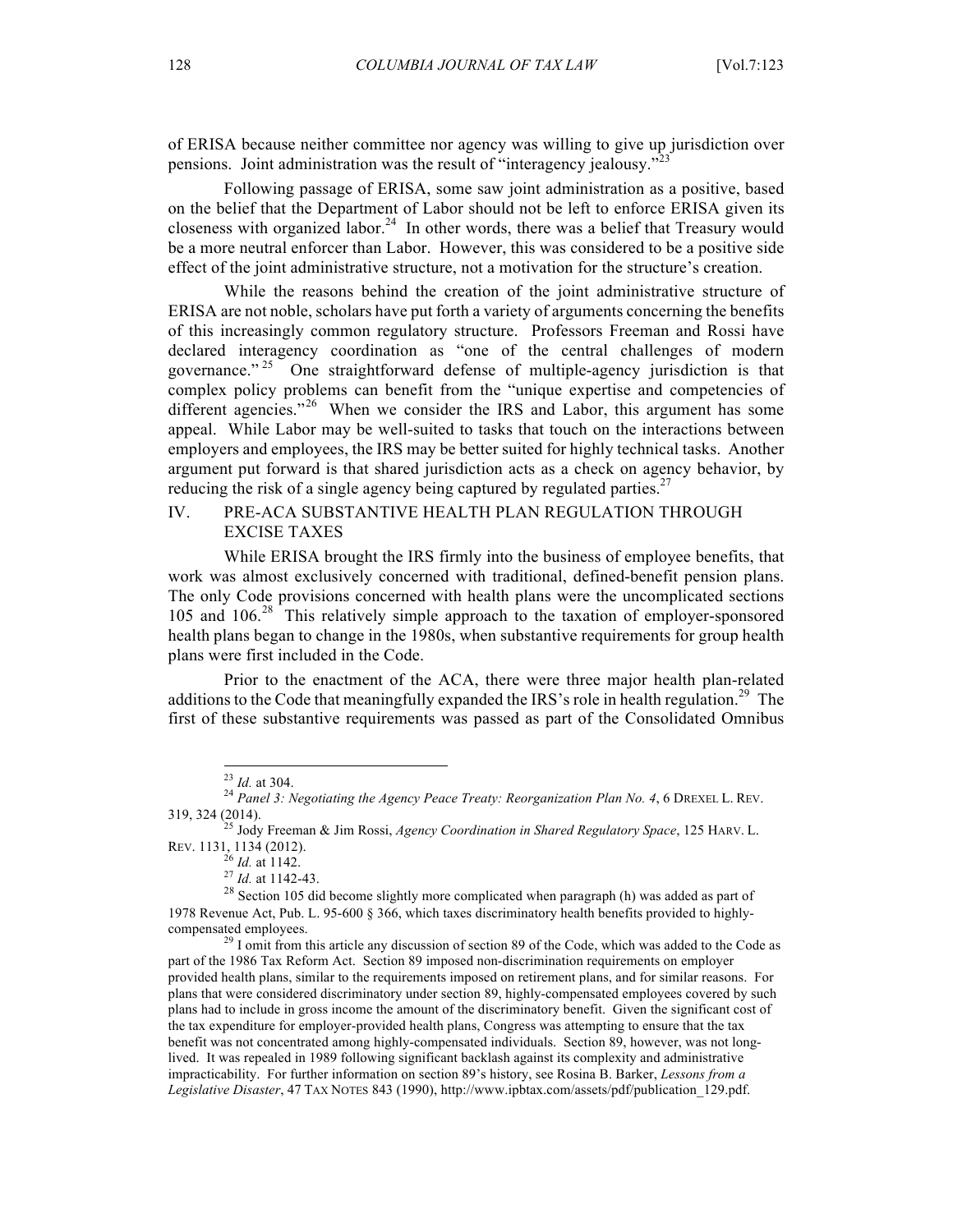Budget Reconciliation Act of 1985 (COBRA).<sup>30</sup> COBRA gave participants the right to continue their employer-provided group coverage for a limited period of time if such coverage was terminated as a result of a "qualifying event."<sup>31</sup> These provisions were codified in the Code, ERISA, $3^2$  and the Public Health Services Act ("PHSA").<sup>33</sup> COBRA, then, followed the basic structure established by ERISA in that both Treasury and Labor remained involved in the regulation of employee benefits. The Department of Health  $\&$ Human Services ("HHS") was added to the legislative scheme in order to bring state and local government plans within COBRA's reach, as ERISA does not apply to such plans. While three agencies were involved in administering virtually identical statutory provisions, COBRA was silent as to how this joint administration was to operate in practice. As a result, the agencies relied on a conference committee report, which stated that rulemaking authority would be split, with Labor authorized to issue regulations implementing the notice and disclosure requirements of COBRA, and the IRS authorized to issue regulations defining the required continuation coverage.<sup>34</sup> HHS was not granted independent authority to interpret COBRA, instead being ordered to conform its implementing regulations to those promulgated by Labor and Treasury.<sup>35</sup> COBRA does, however, contain separate enforcement provisions. On the tax side, the Code originally denied a deduction to employers for their group health plan contributions if they failed to comply with  $COBRA<sup>36</sup>$  Shortly after passage, however, the penalty for noncompliance with COBRA's requirements was changed to an excise tax payable by the employer of \$100 per day per affected individual.<sup>37</sup> On the ERISA side, Labor has the ability to enforce COBRA by bringing a civil suit against a non-complying employer, which may include a penalty of up to \$100 per day for each affected beneficiary or participant.<sup>38</sup> Affected individuals may also bring civil suit under ERISA and seek the same remedies.<sup>39</sup> Finally, individuals in state and local government plans are authorized to file civil suits for COBRA noncompliance under the  $PHSA<sup>40</sup>$ 

The second major addition to the Code's regulation of employer-provided health plans was the Medicare as Secondary Payer (MSP) rules.<sup>41</sup> These rules regulate whether an employer plan or Medicare pays first in the case of individuals covered by both, a rule that has significant financial consequences for both the Medicare program and employer plans. The rules generally provide for the employer plan to pay first, thereby saving the Medicare program money. These substantive provisions were codified in the Social Security Act,<sup>42</sup> while the Code was amended to provide for an excise tax on non-complying employers equal to 25% of a non-complying employer's group health plan expenses in the

 $30$  Consolidated Omnibus Budget Reconciliation Act of 1985 (COBRA), Pub. L. 99-272, 100 Stat.<br>82 (1986).<br>1 I.R.C. § 4980B (2015).

<sup>&</sup>lt;sup>32</sup> COBRA, Pub. L. 99-272 § 10002.<br><sup>33</sup> *Id.* § 10003.<br><sup>34</sup> H.R. Conf. Rep. No. 99-453, 99th Cong., 1st Sess., at 562-63 (1985).<br><sup>35</sup> *Id.* at 563.<br><sup>36</sup> COBRA § 10001(a).<br><sup>37</sup> I.R.C. § 4980B(b) (2015).<br><sup>37</sup> I.R.C. § 4980 §502(c)(1) (authorizing courts to award up to \$100 per individual per day, along with other relief the court deems proper).<br><sup>39</sup> ERISA § 502(a).<br><sup>40</sup> COBRA § 10003 (adding § 2207 to the PHSA).<br><sup>41</sup> Omnibus Budget Reconciliation Act of 1986, Pub. L. 99-509 § 9319.<br><sup>42</sup> *Id.* § 9319(a).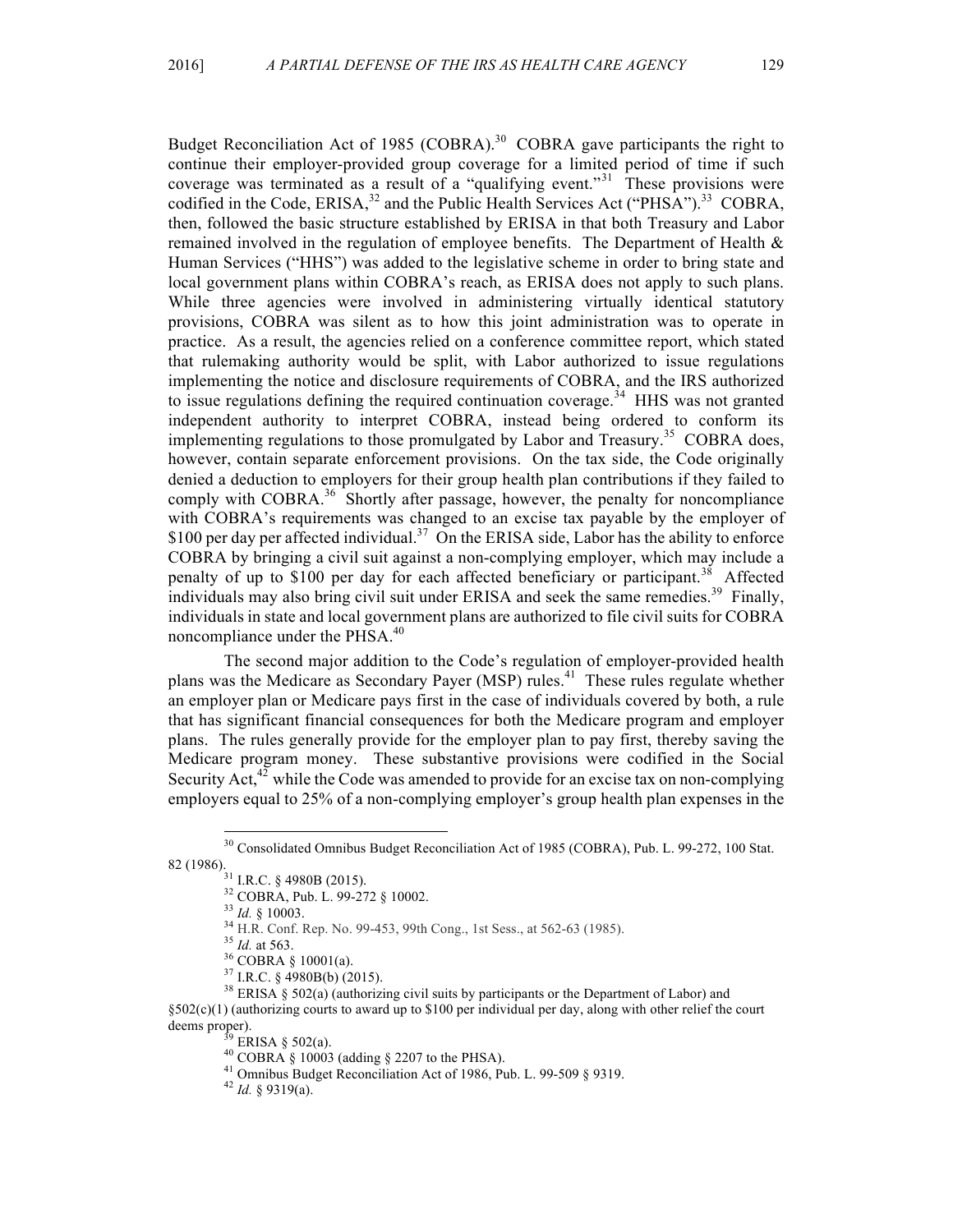relevant year.<sup>43</sup> Unlike COBRA, which involved shared rulemaking and enforcement authority among three agencies, the MSP rules followed a simpler model. Because the MSP rules are primarily a cost-saving device for Medicare, the Department of Health  $\&$ Human Services, specifically the Centers for Medicare & Medicaid Services (CMS), is responsible for rulemaking and primary enforcement, with CMS informing the IRS when the excise tax may be due.<sup> $44$ </sup> This structure can be characterized as "split authority," rather than the overlapping jurisdiction model we see in other areas of employee benefit regulation.

The third and final regulation of health plans through the Code came with the passage of the Health Insurance Portability and Accountability Act of 1996 ("HIPAA").<sup>45</sup> HIPAA was a significant piece of legislation that regulated many aspects of health plans and health insurers. From an employer health plan perspective, the major changes made by HIPAA were: (1) limiting the ability of employers to exclude pre-existing conditions from their plans, (2) prohibiting employer plans from discriminating on the basis of health status with respect to eligibility, premiums, and benefits, (3) requiring plans to cover minimum hospital stays following childbirth, and (4) requiring plans that covered mental health treatment and services to do so on parity with other medical services.<sup>46</sup> As with COBRA, HIPAA was codified in three different statutes: the Code, ERISA, and the PHSA.<sup>47</sup> Unlike COBRA, however, HIPAA contained an explicit statutory provision requiring the three agencies to cooperate in rulemaking and enforcement:

SEC. 104. ASSURING COORDINATION.

The Secretary of the Treasury, the Secretary of Health and Human Services, and the Secretary of Labor shall ensure, through the execution of an interagency memorandum of understanding among such Secretaries, that—

(1) regulations, rulings, and interpretations issued by such Secretaries relating to the same matter over which two or more such Secretaries have responsibility under this subtitle (and the amendments made by this subtitle and section 401) are administered so as to have the same effect at all times; and

<sup>&</sup>lt;sup>43</sup> *Id.* § 9319(d)(1) (adding § 5000 to the I.R.C.). <sup>44</sup> As the CMS enforcement manual explains:

If CMS Central Office determines that a plan has been a nonconforming [group health plan] in a particular year, it refers its determination, including the identity of the contributors that it has identified, to the IRS, but only after the parties have exhausted all appeal rights with respect to the determination. Section 5000 of the Internal Revenue Code of 1986 imposes an excise tax penalty on employers and employee organizations that contribute to nonconforming GHPs. They are taxed 25 percent of the employer's or employee organization's expenses incurred during the calendar year for each [group health plan] (conforming as well as nonconforming) to which they contribute. This tax penalty does not apply to Federal and other governmental employers. The IRS administers Section 5000 of the IRC, which imposes the tax on employers (other than governmental entities) or employee organizations that contribute to a nonconforming [group health plan] mentioned in § 80.

CENTERS FOR MEDICARE AND MEDICAID SERVICES, MEDICARE SECONDARY PAYER (MSP) MANUAL 36 (2014), https://www.cms.gov/Regulations-and-Guidance/Guidance/Manuals/downloads/msp105c01.pdf. <sup>45</sup> Health Insurance Portability and Accountability Act of 1996 (HIPAA), Pub. L. 104-191, 110

Stat. 1936 (codified as amended in scattered sections of the U.S. Code).<br><sup>46</sup> Id. § 101 (adding §§ 701 *et seq.* to ERISA).

<sup>46</sup> *Id.* § 101 (adding §§ <sup>701</sup>*et seq.* to ERISA). <sup>47</sup> *See generally* HIPAA, Pub. L. 104-191 (1996).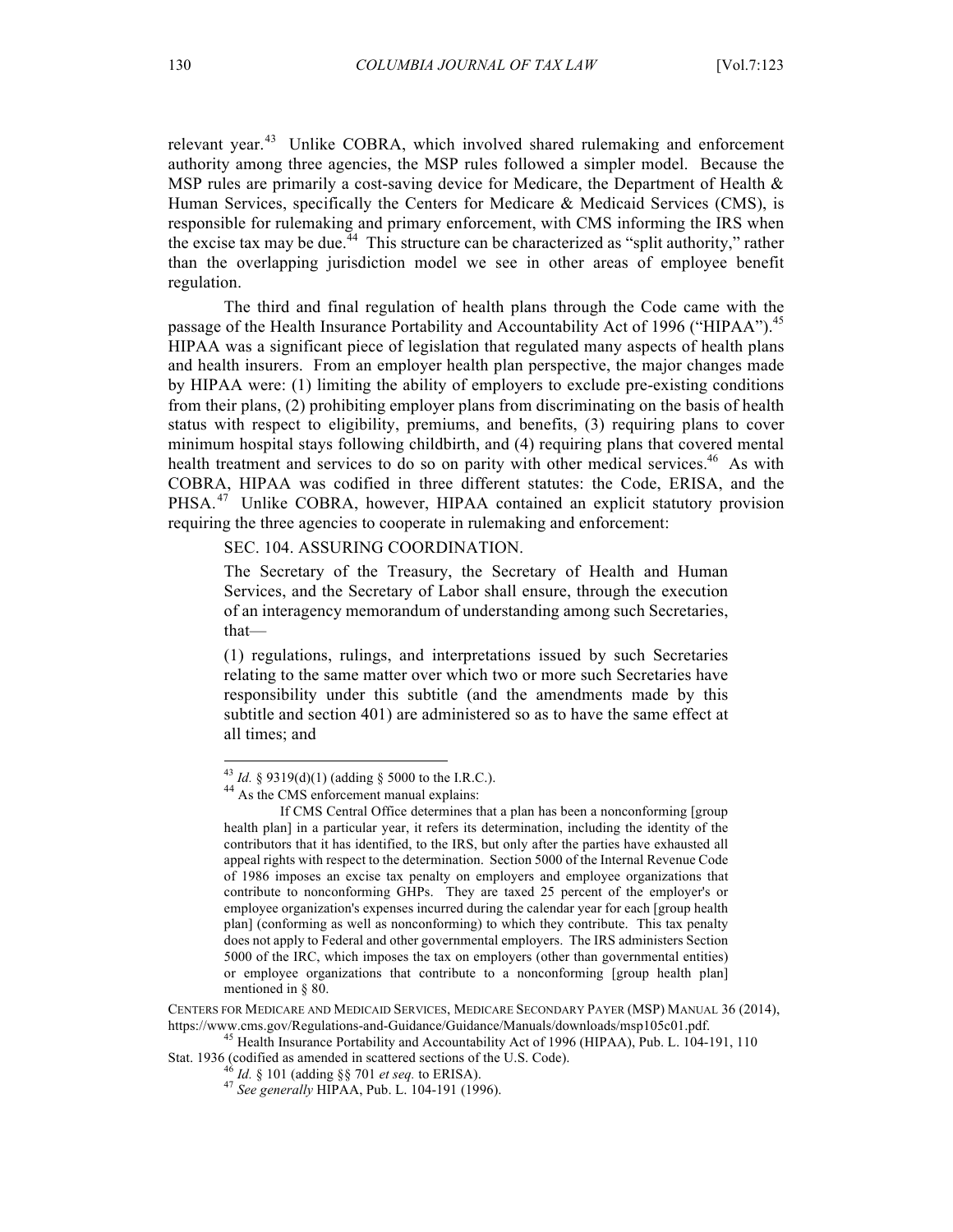(2) coordination of policies relating to enforcing the same requirements through such Secretaries in order to have a coordinated enforcement strategy that avoids duplication of enforcement efforts and assigns priorities in enforcement.<sup>48</sup>

The relevant departments entered into the required memorandum of understanding (MOU) in 1999, three years after the passage of  $HIPAA<sup>49</sup>$ . The process described in the MOU is one of ongoing collaboration. Each department assigns a representative to "work closely to ensure that all Interpretations, Regulations and enforcement strategies related to shared provisions [of HIPAA] will be developed and implemented in a coordinated manner."<sup>50</sup> This "Coordinating Committee" is required to meet quarterly (or at other times as they mutually agree) to discuss pending interpretative guidance.<sup>51</sup> The MOU sets a 45day period to attempt to reach consensus, although it does not spell out what happens in the event that such consensus is not achieved.<sup>52</sup> While there is little publicly available information regarding how the joint rulemaking structure has operated in practice, rulemaking under HIPAA has historically been slow, with officials attributing delays to both the complexity of the statute as well as "the protracted nature of developing policy and rules when multiple federal agencies are involved and the complexity of the statutory provisions."<sup>53</sup>

While both the statute and the MOU require some degree of coordination with respect to enforcement, it is important to note that different enforcement tools are available to the various agencies. As with COBRA, the IRS's sole enforcement tool is the imposition of an excise tax of \$100 per day per affected individual during the period of noncompliance.<sup>54</sup> Affected individuals may bring civil lawsuits under ERISA to enforce  $HIPAA$ ,<sup>55</sup> although there is no monetary fine prescribed by the statute. The Department of Labor is not granted authority to commence civil action against a HIPAA non-complying employer; only individuals may commence such actions.<sup>56</sup> HHS, which has authority over health insurers and nonfederal governmental plans with respect to HIPAA, may impose a civil monetary penalty on non-complying health insurers.<sup>57</sup> HIPAA specifically requires Treasury, Labor and HHS to coordinate enforcement activities, and the MOU discussed above lays out the basic framework for such coordination in a highly generalized manner. The MOU provides that the departments will coordinate, share information, and develop a "written operational agreement" that can address various enumerated enforcement topics.<sup>58</sup> The only specific requirement in the MOU with respect to enforcement is that the Departments are required to notify each other in writing prior to commencing any

<sup>&</sup>lt;sup>48</sup> 42 U.S.C.A. § 300gg-92 note (2015).<br><sup>49</sup> Notice of Signing of a Memorandum of Understanding among the Department of the Treasury, the Department of Labor, and the Department of Health and Human Services, 64 Fed. Reg. 70164 (Dec. 15, 1999) [hereinafter "HIPAA MOU"].<br><sup>50</sup> *Id.* at 70165.<br><sup>51</sup> *Id.* 52 *Id.* 53 U.S. GEN. Accounting Office, IMPLEMENTATION OF HIPAA: PROGRESS SLOW IN ENFORCING

FEDERAL STANDARDS IN NONCONFORMING STATES 15-16 (2000).<br><sup>54</sup> I.R.C. § 4980D(b) (2012).<br><sup>55</sup> ERISA § 502(a)(1).<br><sup>56</sup> Id.; HIPAA MOU, *supra* note 49, at 70165.<br><sup>57</sup> 42 U.S.C. § 300gg-22 (2012).<br><sup>58</sup> HIPAA MOU, *supra* note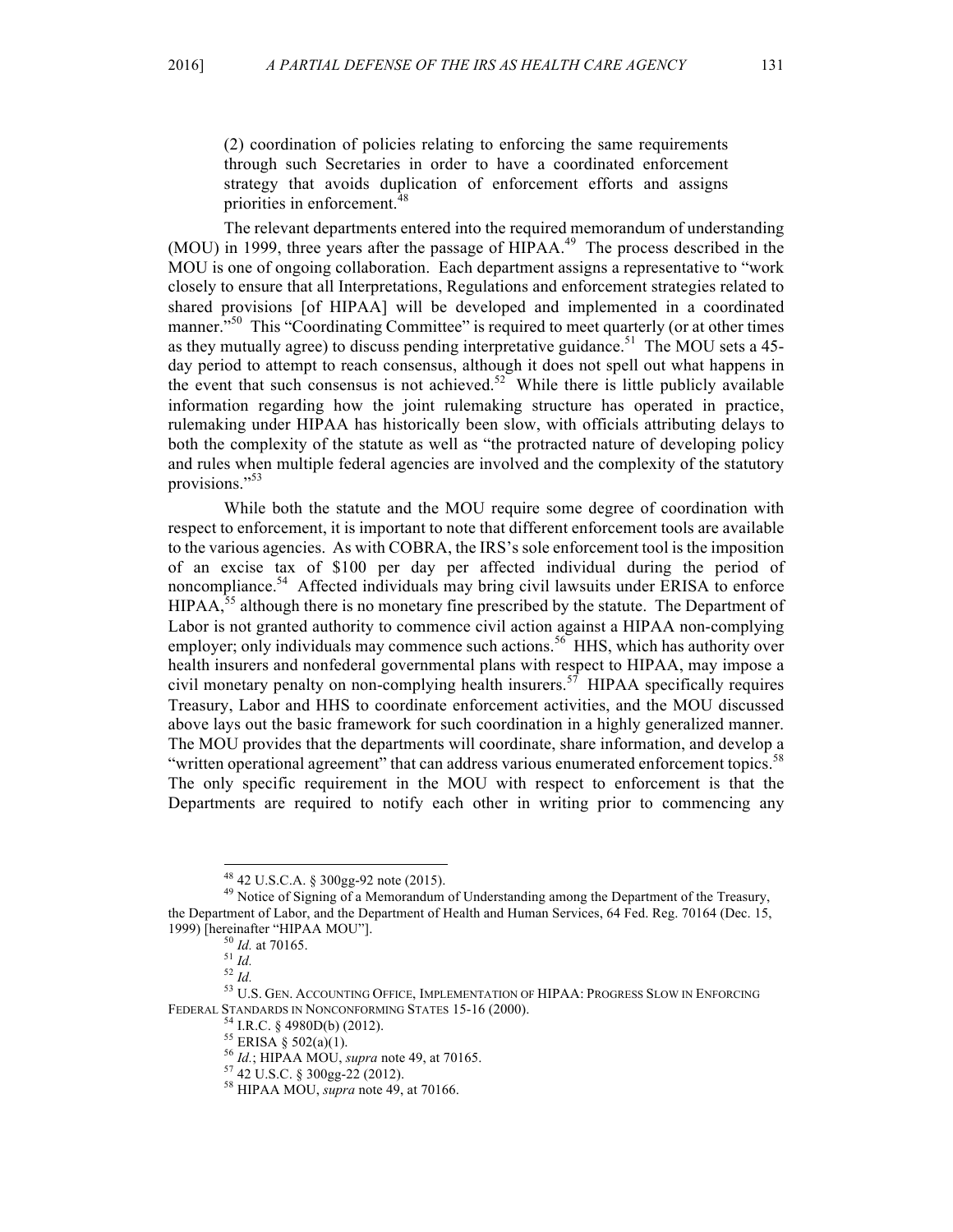administrative or judicial proceeding on HIPAA matters within the shared regulatory space.<sup>59</sup>

A. The IRS as Health Plan Rulemaker

The three pieces of legislation described above were significant additions to the IRS's role in employer health plan regulation, involving both rulemaking tasks and enforcement tasks. With respect to rulemaking, however, Congress initially appeared interested in shielding the IRS from significant substantive involvement. The IRS was given just a single piece of COBRA rulemaking: the task of defining the required continuation coverage. While the IRS COBRA regulations are extensive, they do not force the IRS to stray too far from typical tax administration. For example, the regulations involve topics such as how corporate transactions affect COBRA rights, $60$  how to count employees,  $61$  how to identify the "employer" $62$  and how to calculate plan costs,  $63$  all topics that are comfortably within the expertise of the IRS. Yet IRS responsibility for COBRA did begin to push the IRS into the health policy arena. For example, the IRS defined in regulations the meaning of "health care" and issued regulations outlining the interaction between COBRA and participant rights under the federal Family and Medical Leave Act.<sup>64</sup> The IRS was completely shielded from any responsibility for MSP rulemaking (leaving them only to collect penalties for noncompliance). With HIPAA, the IRS was given a greatly expanded role in substantive health plan rulemaking (on paper, at least). The IRS was given an equal role at the table with Labor and HHS when it came to any rulemaking that involved employer-provided coverage, and jointly promulgated regulations that had a significant health policy impact.<sup>65</sup> In this way, HIPAA looks like a tipping point at which the IRS really became a health policy agency. What is unclear, however, is what exactly the role of the IRS was in developing these health policy regulations: which agency, if any, took the lead in formulating the regulations, what the actual administrative burden was on the IRS, and what internal expertise, if any, the IRS subsequently developed in the health policy arena.

B. The IRS as Health Plan Enforcer

The sole method for the IRS to enforce the health plan provisions contained in the Code is through the imposition of an excise tax. An excise tax can be imposed through one of two methods: (1) self-reporting by the tax payer, or (2) direct assessment by the IRS, typically accomplished through audit or third-party reporting.

The IRS's enforcement of COBRA's requirements has been historically almost non-existent.<sup>66</sup> Until 2010, employers did not even have a duty to self-report COBRA violations and pay the excise tax. $\frac{1}{67}$  Even worse, the dual enforcement structure shared between the IRS and Labor appears to confuse individuals about where they should go for help. A 1990 GAO report found that thousands of individuals contacted the IRS about

<sup>&</sup>lt;sup>59</sup> *Id.*<br>
<sup>60</sup> Treas. Reg. § 54.4980B-9 (2012).<br>
<sup>61</sup> Treas. Reg. § 54.4980B-2 (2012).<br>
<sup>63</sup> Treas. Reg. § 54.4980B-8 (2012).<br>
<sup>64</sup> Treas. Reg. § 54.4980B-10 (2012).<br>
<sup>65</sup> Treas. Reg. §§ 54.9801-1 to 54.9801-3, 54.9811-CONTINUATION REQUIREMENTS 5 (1990) (noting one completed examination of a potential COBRA violation).<br> $^{67}$  74 Fed. Reg. 45,994 (Sept. 8, 2009).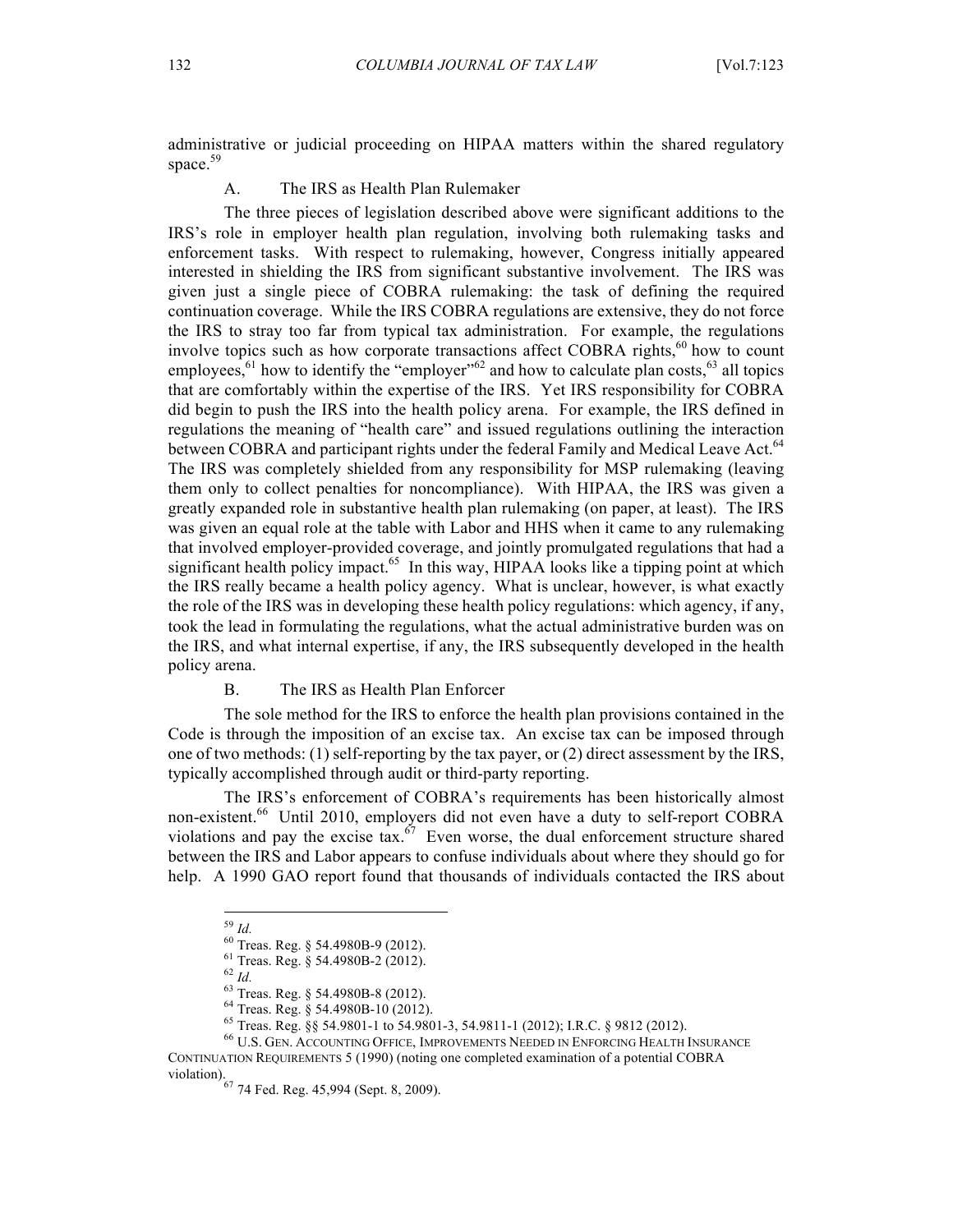COBRA rights and violations but, because the Code does not provide individuals with a right of action, such individuals were simply referred to Labor. While it is unknown how many of those individuals subsequently followed up with Labor, IRS very rarely examined the employers of individuals who made inquiries.<sup>68</sup> There is no publicly available data regarding how many employers have self-reported the excise tax, how many employers have been sanctioned on audit, nor how much revenue the excise tax has raised.

With respect to HIPAA compliance, the IRS takes an explicitly passive role, relying solely on "voluntary employer compliance" and referrals from the Department of Labor.<sup>69</sup> Until 2010, however, there was no obligation for noncomplying employers to self-report the excise tax.<sup>70</sup> As of 2001, Treasury officials told the GAO that "they did not believe the agency has assessed, nor has any employer voluntarily paid, an excise tax associated with noncompliance." $^{71}$ 

MSP excise tax compliance appears better organized. While there is no requirement for noncomplying taxpayers to self-report the MSP excise tax, CMS has a robust enforcement regime in place, and it has a procedure in place for referring employers that fail to satisfy CMS's MSP demands for compliance within a specific timeframe to Treasury for imposition of the excise  $\tan^{-72}$  There is no publicly available information regarding the number or such referrals, or the frequency or amount of any excise tax paid as a result. The health plan-related excise taxes, then, do not appear to place a significant administrative burden on the IRS.

#### C. Making Sense of the Excise Tax Model

The story thus far presents a rather nonsensical role for the IRS in the substantive regulation of group health plans. The IRS has been given what should be a very powerful enforcement mechanism, yet available data suggest that it is not used. While this is positive from an IRS resource perspective, it raises legitimate questions regarding whether these provisions should be in the Code in the first place. As this section will describe, however, the excise tax might not need to be enforced in order to achieve its goals.

#### *1. Why Litigation is an Insufficient Compliance Mechanism*

Before the passage of the ACA, each of the health plan provisions that was added to the Code was also contained elsewhere in federal law and had litigation-based remedies available to harmed individuals under those provisions. Why, then, might Congress desire to add the additional layer of enforcement through an excise tax? The answer lies in the fact that excise taxes (at least in the health plan context) are not designed to raise revenue.

<sup>&</sup>lt;sup>68</sup> U.S. GEN. Accounting Office, *supra* note 66, at 5.<br><sup>69</sup> U.S. Gen. Accounting Office, Private Health Insurance: Federal Role in Enforcing NEW STANDARDS CONTINUES TO EVOLVE 11 (2001) [hereinafter "HIPAA GAO report"]. In practice, HHS appeared to be overburdened by its HIPAA enforcement activities, and therefore struggled to effectively enforce HIPAA's requirements. Labor, at least in the early years, relied largely on consumer complaints to identify noncompliance. A random sample of employer HIPAA compliance by Labor, conducted in 1999, revealed a 21% noncompliance rate for certain HIPAA standards—although the DOL characterized many of the violations as "technical" in nature. Where DOL discovered violations, it worked with the employer to voluntarily correct the default and had not (as of 2001) initiated any legal action to force compliance. *Id.* at

<sup>10-11.&</sup>lt;br><sup>70</sup> 74 Fed. Reg. 45,994 (Sept. 8, 2009).<br><sup>71</sup> HIPAA GAO report, *supra* note 69, at 11.<br><sup>72</sup>See Ctr. for Medicare & Medicaid Serv., Group Health Plan Recovery, https://www.cms.gov /Medicare/Coordination-of-Benefits-and-Recovery/Coordination-of-Benefits-and-Recovery-Overview /Group-Health-Plan-Recovery/Group-Health-Plan-Recovery.html, for an overview of the CMS enforcement process and referrals to Treasury.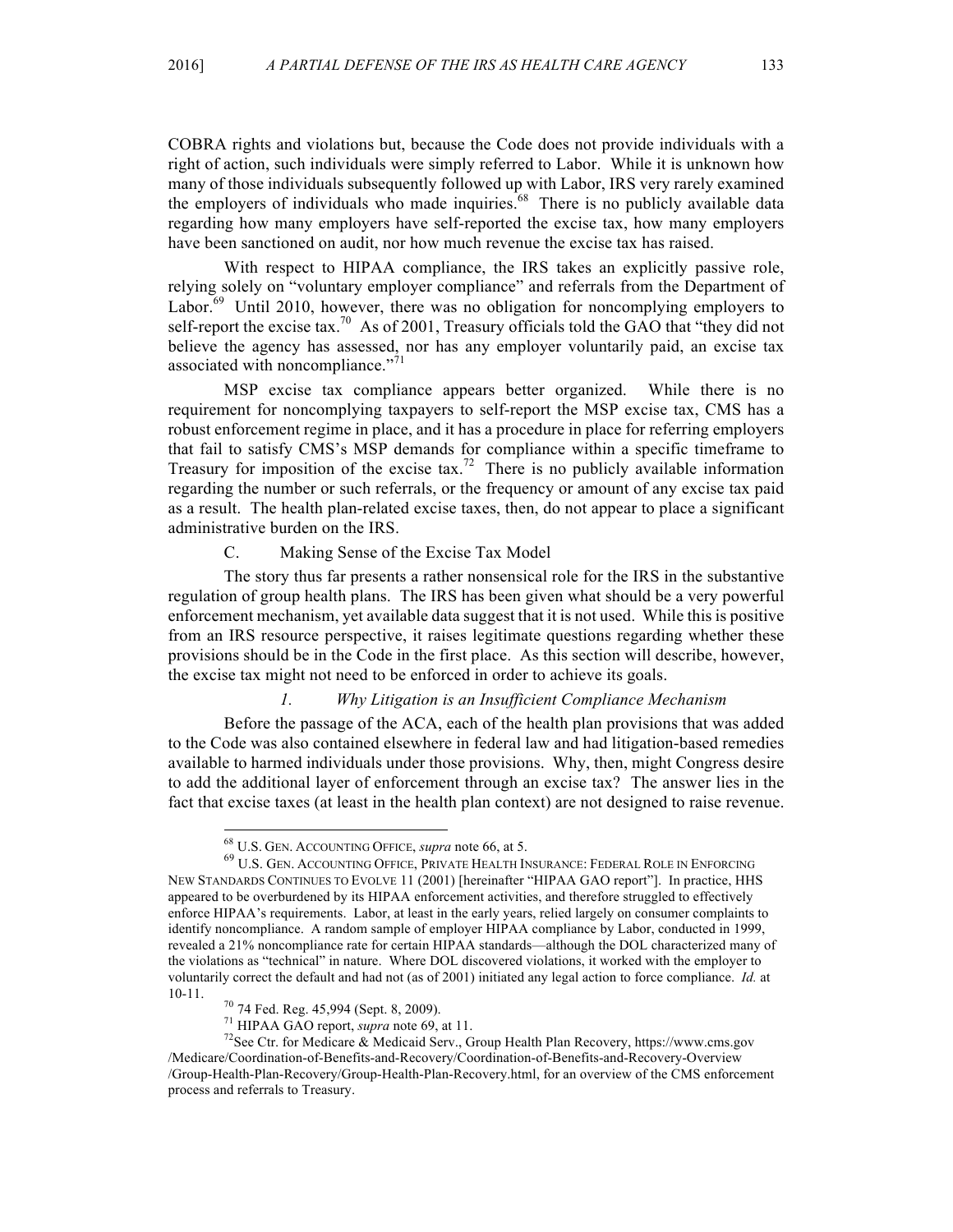They are designed to strongly encourage *ex ante* compliance. For the reasons explained below, litigation does not have the same compliance effect.

Participants who are harmed by a lack of health plan compliance may seek redress in state or federal court.<sup>73</sup> Because such lawsuits are brought under ERISA, remedies would typically be limited to requiring the plan to cover the required service or otherwise comply with the legal requirements and to potentially pay the plaintiff's attorneys' fees, along with interest if applicable. Punitive damages are not available to ERISA litigants.<sup>74</sup> It is likely that there will be relatively few participant lawsuits seeking to enforce group health plan requirements because of the limited remedies, barriers caused by a lack of knowledge of highly complex legal requirements, lack of easy access to legal services, and a disinclination to sue one's employer.

In addition to participant lawsuits, however, the Department of Labor has investigative authority that enables it to work with employers to voluntarily remedy any compliance defects that it discovers.<sup>75</sup> The Department of Labor may also commence a civil action against a non-complying employer, although the remedies available are highly limited.<sup>76</sup> As a result, the threat of Department of Labor action, either on audit or through civil lawsuits, is similarly unlikely to create a significant compliance incentive.

The bottom line is that while litigation may serve an important remedial function for harmed participants, it is likely to have little *ex ante* compliance effect. Lawsuits and Department of Labor action are neither frequent nor costly enough to be effective in making the cost-benefit analysis favor compliance over noncompliance.<sup>77</sup>

## *2. The Excise Tax as Compliance Mechanism*

While we normally rely on the cost-benefit analysis associated with potential litigation to create the optimal level of legal compliance,  $^{78}$  ERISA's highly limited remedial provisions prevent this from occurring in the employer health plan context. Excise taxes, however, have the potential to significantly change the cost-benefit analysis to one that strongly favors compliance.

Excise taxes occupy an unusual role in the federal tax system. They are not typically based on any theory of ideal taxation, nor do they have as their primary goal the raising of revenue. Rather, they are almost always devised to discourage behavior that Congress deems to be undesirable.<sup>79</sup> Excise taxes, it should be noted, provide a specific type of deterrence that is otherwise hard to achieve within the tax system. The most common method that is used in the Code to discourage certain behavior is to deny a

<sup>&</sup>lt;sup>73</sup> ERISA § 502.<br><sup>74</sup> Mass. Mut. Life Ins. v. Russell, 473 U.S. 134 (1985).<br><sup>75</sup> ERISA § 502.<br><sup>76</sup> *Id.*<br><sup>77</sup> This is not to suggest that employers are relying solely on a cost-benefit analysis when deciding whether to comply with the law. Many other forces are clearly at play. *See, e.g.*, Robert Cooter, *Do Good Laws Make Good Citizens? An Economic Analysis of Internalized Norms*, 86 VA. L. REV. 1577 (2000); Cass R. Sunstein, *Social Norms and Social Roles*, 96 COLUM. L. REV. 903 (1996). <sup>78</sup> *See* Gary S. Becker, *Crime and Punishment: An Economic Approach*, 76 J. POL. ECON. <sup>169</sup>

<sup>(1968);</sup> A. Mitchell Polinsky & Steven Shavell, *Punitive Damages: An Economic Analysis*, 111 HARV. L. REV. 869, 887-96 (1998).<br><sup>79</sup> For example, the IRS has explicitly stated that COBRA excise tax is "designed as a deterrent"

against noncompliance." INTERNAL REVENUE SERV., AUDIT TECHNIQUES AND TAX LAW TO EXAMINE COBRA CASES (CONTINUATION OF EMPLOYEE HEALTH CARE COVERAGE), http://www.irs.gov/Businesses/Small-Businesses-&-Self-Employed/Audit-Techniques-and-Tax-Law-to-Examine-COBRA-Cases-Continuation-of-Employee-Health-Care-Coverage.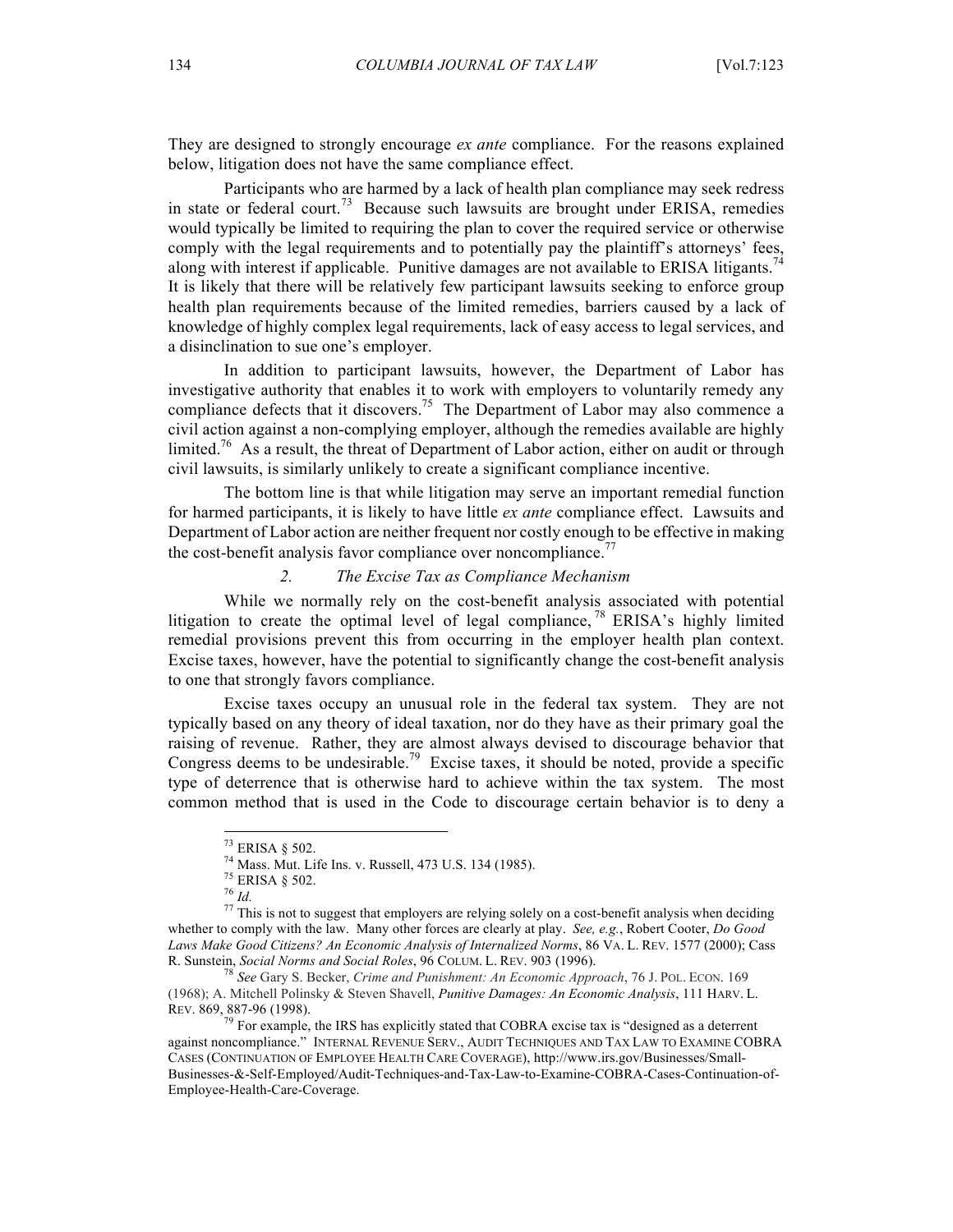deduction for an expense associated with the behavior. For example, the Code denies a deduction for bribes and kickbacks paid by a business, even though they might otherwise be permitted under the general deduction for business expenses.<sup>80</sup> In fact, when COBRA was first added to the Code, noncomplying businesses would lose their deduction for group health plan expenses, rather than face an excise tax. But the loss of a deduction is imperfect in its compliance effect because the value of a lost deduction can vary significantly with the employer's effective tax rate.<sup>81</sup> A lost deduction might be a strong deterrent for some taxpayers, yet have no effect on taxpayers who have little to no tax liability. In addition, lost deductions are not highly visible to taxpayers, because they are simply folded into the general income tax calculation. An excise tax solves both of these problems by applying uniformly across taxpayers and with high visibility. As a result, excise taxes should factor into the cost-benefit analysis of all taxpayers, thereby improving front-end compliance.

Excise taxes are in fact a form of "announced" penalty for certain behaviors.<sup>82</sup> They are very similar to statutorily specified damages, but instead of being enforced through the courts, they are enforced by the IRS. Because excise taxes are due regardless of participant harm or participant legal action, they can be thought of as a type of precommitment device with respect to compliance.<sup>83</sup> Indeed, if the excise tax is set high enough, it should function to deter nearly all violations of a legal rule.<sup>84</sup> Its effect can be to "front-load" compliance so that further remedies are unnecessary.<sup>85</sup> As Professor Bray summarizes this compliance function of high, announced penalties, "[t]he law is announcing in terrorem."<sup>86</sup>

While there is a strong case to favor the use of high, fixed penalties in order to achieve compliance, it is not obvious that the best or only way to do so is through excise taxes. For example, COBRA gives the Department of Labor the ability to file suit in the event of noncompliance and seek a monetary penalty of up to \$100 per day. However, this provision is unlikely to have the same effect as an excise tax because it both requires litigation and it is discretionary in amount, in contrast to an excise tax. Theoretically, however, Congress could remedy both of these defects and give the Department of Labor the authority to impose a civil monetary fine equal to the excise tax through administrative procedures. Interestingly, Congress appears to have favored IRS enforcement in this area because the IRS is viewed as much more fearsome than Labor, particularly given Labor's close historic ties to organized labor.<sup>87</sup> So while other agencies could be given the ability to impose high, fixed penalties for noncompliance, the compliance effect might not be as great as the imposition of these penalties by the IRS.

*3. The Excise Tax in Practice*

<sup>80</sup> I.R.C. § 162(c) (2012). <sup>81</sup> *See* John D. Colombo, *Paying for Sins of the Master: An Analysis of the Tax Effects of Pension Plan Disqualification and a Proposal for Reform*, 34 ARIZ. L. REV. 53, 84 (1992) (referring to excise taxes as the "obvious choice for a targeted deterrent sanction"). *See also* INTERNAL REVENUE SERVICE COMMISSIONER'S PENALTY STUDY, REPORT ON CIVIL TAX PENALTIES IX-16 (1989) (noting that excise taxes

<sup>&</sup>lt;sup>92</sup> *See generally* Samuel L. Bray, *Announcing Remedies*, 97 CORNELL L. REV. 753 (2012)<br>(discussing the term in the context of civil remedies).<br><sup>83</sup> *Id.* at 781.

<sup>&</sup>lt;sup>84</sup> Id. at 784-85.<br><sup>85</sup> Id. at 785.<br><sup>85</sup> Id. at 785.<br><sup>86</sup> Id. at 785.<br><sup>87</sup> Panel 3: Negotiating the Agency Peace Treaty: Reorganization Plan No. 4, 6 DREXEL L. REV. 319, 324, 335 (2014).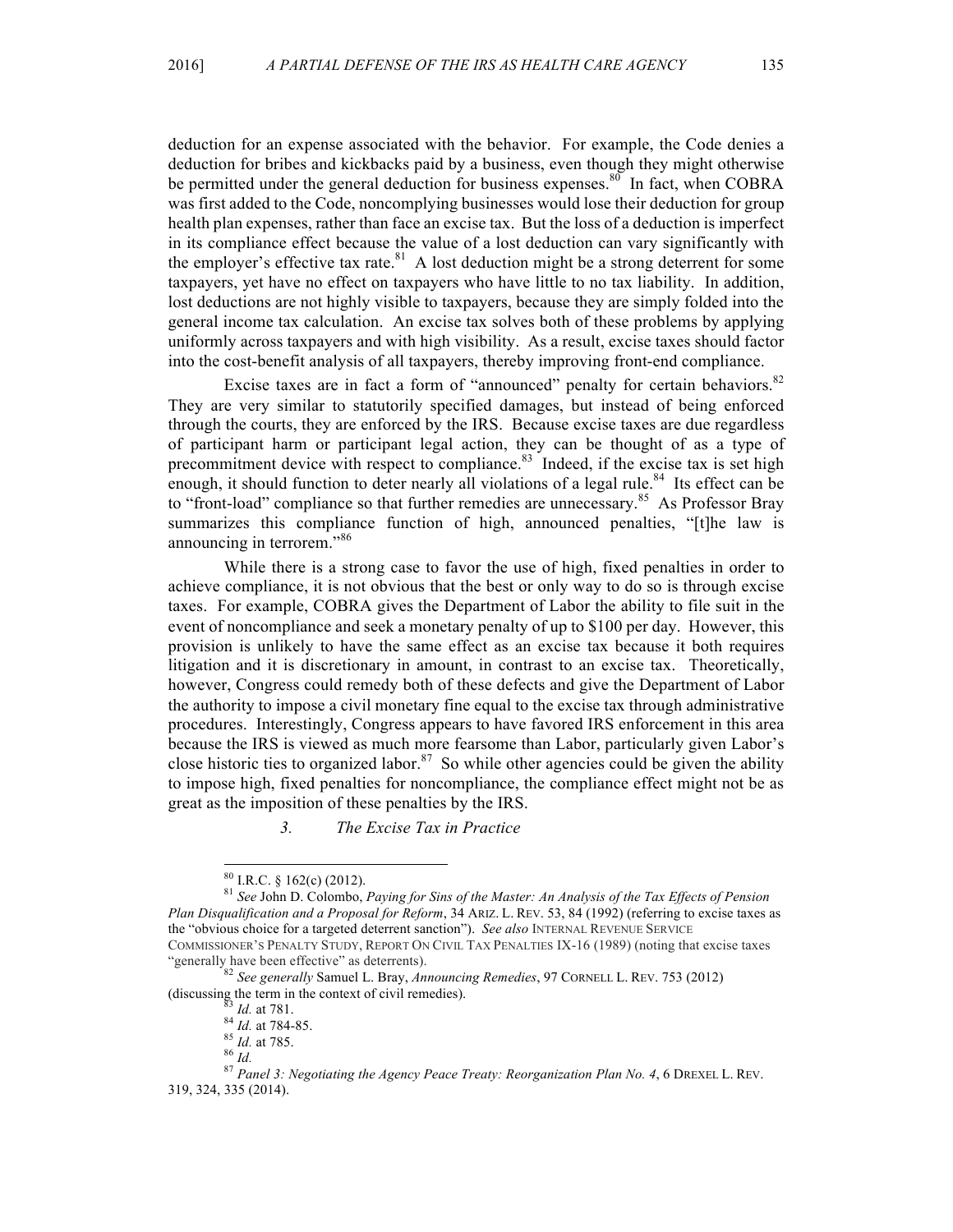On a theoretical level, then, there is much to support the excise tax model as a compliance mechanism. Given current IRS funding levels and resources, however, it is not clear that the excise tax will actually achieve its goals. If it becomes apparent to employers that the threat of excise tax enforcement is empty, it may have little effect. But this is speculation; the mere threat of outsized excise tax penalties may be enough to force compliance, even if regulated parties believe the probability of being caught is low.

It seems reasonable to believe that the success of excise taxes in ensuring frontend compliance will depend both on actual enforcement and on perceptions of enforcement by regulated parties. Publicly available information, however, suggests that there is very little enforcement of the excise tax provisions. Until 2010, there was not even an affirmative obligation for taxpayers to self-report either the COBRA- or HIPAA-related excise taxes, decades after the statutes became law, $88$  and available information suggests that the IRS does little to no independent enforcement of these provisions.

The good news from an IRS resource perspective is that these excise taxes appear to require little to no effort with respect to enforcement (in contrast to rulemaking), but that raises the question of whether unenforced excise taxes have the compliance effect theorized above. Usually, tax compliance is concerned with whether taxpayers voluntarily report their tax due accurately. Compliance is different in the case of the excise taxes. The compliance we are concerned with is not what is reported on a tax return (indeed, as noted above, there were no requirements to self-report any of the health plan-related excise taxes until 2010), but rather whether the excise taxes result in employers complying with the underlying health plan regulations. Nevertheless, there is likely still something to be learned from the tax compliance literature. There are two general theories regarding tax compliance: (1) taxpayers comply with tax laws because they engage in a cost-benefit analysis of compliance versus noncompliance, and find compliance to be the least costly, and (2) taxpayers comply with tax laws in order to conform to personal or social norms.<sup>89</sup>

Applying these compliance theories to excise taxes, we can guess that both contribute to compliance with the substantive health plan rules. With respect to the costbenefit theory of tax compliance, a large penalty, even if rarely enforced, is likely to have the same deterrence effect as a smaller penalty more consistently enforced. And the excise taxes at issue here are large indeed. Recall that most are \$100 per day per participant. In general, it would be highly unlikely that noncompliance would occur for only a short period of time, as the structure of health plans does not frequently change (typically no more than once per year). An employer with 50 employees, who failed to comply with a group health plan requirement for a single year, would face a potential excise tax of \$1.825 million. A large, national retailer with 125,000 employees would face a potential excise tax of \$3.65 billion. Even if the perceived probability of enforcement is incredibly low, it is not hard to imagine that the cost-benefit analysis for employers of all sizes favors compliance.

On top of the cost-benefit analysis, it also appears to be the case that many taxpayers will comply with the law out of adherence to social norms. As a result, while we have no hard data on this issue, it appears likely that the excise tax strongly encourages front-end compliance even with very low levels of enforcement. From both an IRS

<sup>88</sup> 74 Fed. Reg. 45994 (promulgating Treas. Reg. § 54.6011-2). <sup>89</sup> *See* Michael Doran, *Tax Penalties and Tax Compliance*, 46 HARV. J. ON LEGIS. 111, 124-38 (2009); Alex Raskolnikov, *Revealing Choices: Using Taxpayer Choice to Target Tax Enforcement*, 109 COLUM. L. REV. 689, 694-710 (2009).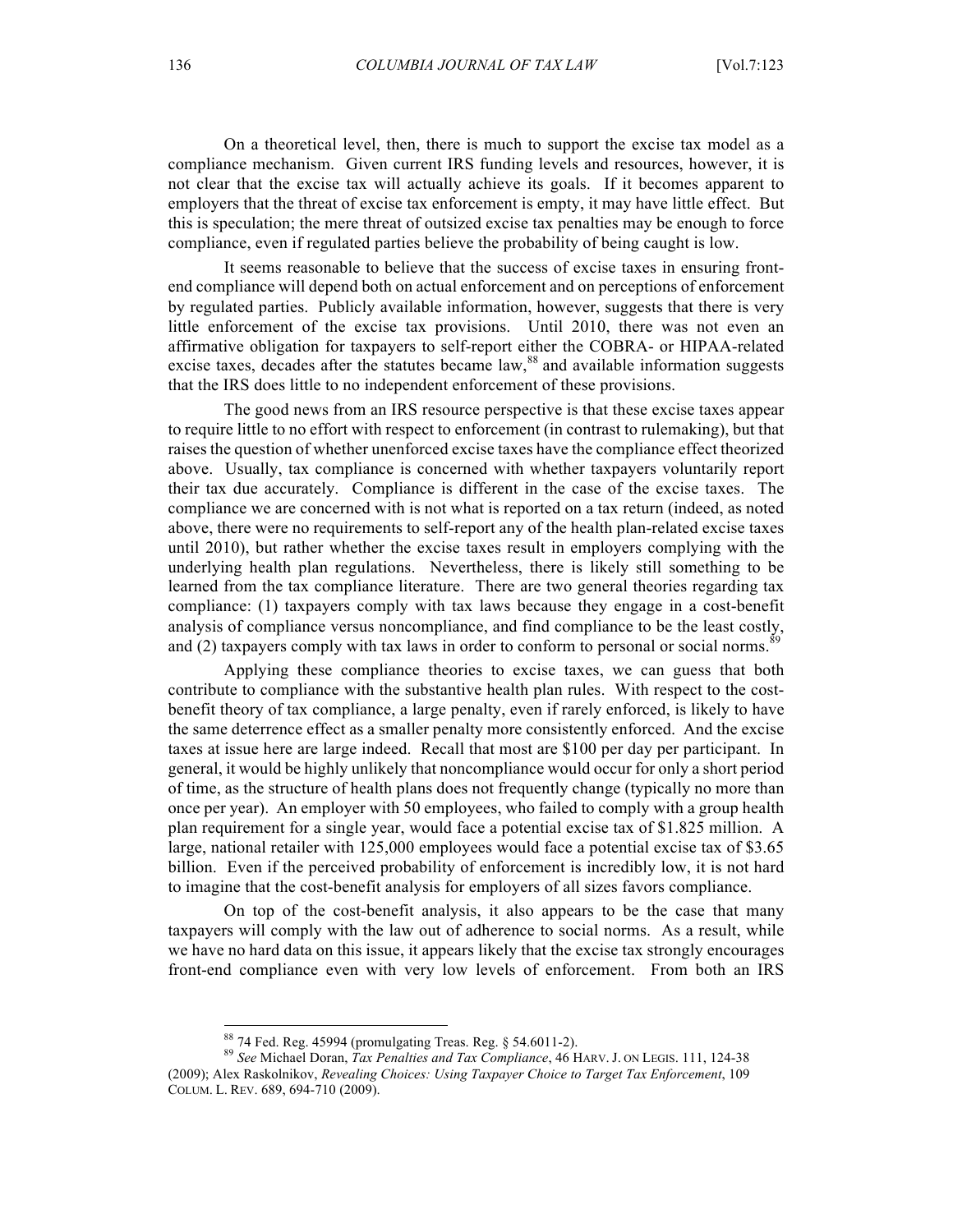resources and compliance perspective, then, the excise taxes appear to be a worthwhile addition to the Code.

## D. The Pre-ACA Position

Prior to the ACA's enactment, the IRS was already firmly entrenched in the business of employer health plan regulation. While the reasons behind that involvement may have been less than compelling, the use of the excise tax as a compliance mechanism appears sound. Excise taxes should greatly improve front-end compliance with rules that might otherwise be too easy to ignore, and, even better given current IRS resources, can achieve their goals with relatively little investment by the government. The IRS's substantive health plan rulemaking is more troubling, but closer examination reveals that such rulemaking often involves tasks comfortably within the IRS's expertise, and that shared rulemaking authority may have placed little burden on the IRS if, as one would expect, agencies with greater substantive expertise took the lead in drafting such rules.

# V. THE ACA AND THE FUTURE OF THE IRS'S ROLE

The ACA continues the pattern of the IRS's involvement in the substantive regulation of employer-provided health plans. Along with Labor and HHS, the IRS will be significantly involved in administering the ACA's individual mandate, employer mandate, premium tax credit, excise tax on high-cost employer plans, and substantive group health plan requirements. The role of the IRS in both rulemaking and enforcement around these ACA requirements is explored in more detail below.

A. The IRS as Substantive Rulemaker under the ACA

The scope of the ACA is vast, and the corresponding rulemaking required to implement the law is similarly staggering.<sup>90</sup> One of the best known tax provisions in the ACA is the so-called individual mandate. The individual mandate imposes a financial penalty on uninsured individuals who have affordable health insurance available to them.<sup>91</sup> Because this provision is contained exclusively in the Code, the IRS has primary rulemaking authority. The rulemaking authority is not, however, exclusive. HHS has the authority to determine which individuals qualify for hardship exceptions to the individual mandate, $92$  and HHS and Treasury are required to coordinate efforts to further define what "other coverage" might satisfy the individual mandate requirements.<sup>93</sup>

A similar rulemaking structure is used with respect to the employer mandate penalty, which is also contained exclusively in the Code.<sup>94</sup> While the IRS has primary rulemaking authority, Labor is relied on to define a "seasonal worker" for purposes of the penalty,<sup>95</sup> and Labor and IRS together must define "hours of service" for purposes of determining who is a full-time employee for purposes of the penalty.<sup>96</sup>

The premium tax credit falls almost entirely within the IRS's authority, although the statute gives HHS the authority to determine which part of the premium, if any, is attributable to state-required benefits that are not permitted to be included for purposes of

 <sup>90</sup> See CURTIS W. COPELAND, CONG. RESEARCH SERV., R41180, *Rulemaking Requirements and Authorities in the Patient Protection and Affordable Care Act (PPACA)* 1-2 (2011), http://perma.cc/XB5K-TJJS, for an overview of the regulatory tasks involved in ACA implementation.<br><sup>91</sup> I.R.C. § 5000A.<br><sup>92</sup> I.R.C. § 5000A(e)(5).<br><sup>93</sup> I.R.C. § 5000A(f)(1)(E).<br><sup>93</sup> I.R.C. § 4980H(c)(2)(B)(ii).<br><sup>95</sup> I.R.C. § 4980H(c)(2)(B)(ii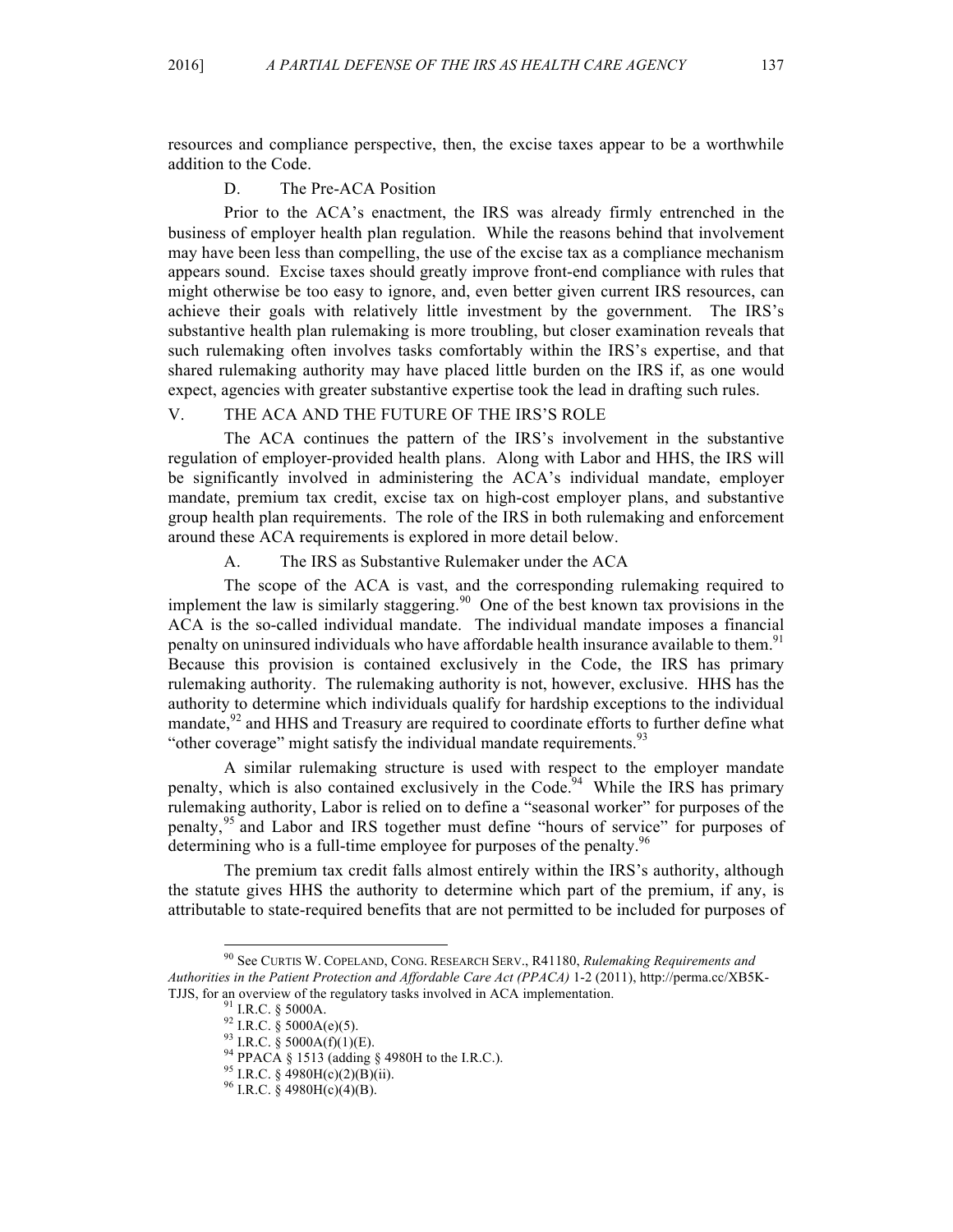the premium tax credit calculation.<sup>97</sup> In addition, the statute instructs the IRS and HHS to cooperate regarding necessary regulations on family size and household income for purposes of the premium tax credits.<sup>98</sup> The excise tax on high-cost employer plans, known colloquially as the "Cadillac Tax," falls entirely within the IRS's rulemaking authority.<sup>99</sup>

The most significant rulemaking burden imposed on the IRS by the ACA may be the oft-overlooked section 9815. Section 9815 incorporates into the Code all of the ACA's group health plan requirements that were added to the PHSA. These include at least twenty substantive requirements, $100$  and were also codified in section 715 of ERISA. Plans that fail to comply with the group health plan requirements are subject to the \$100 per participant per day excise tax in section 4980D. This tri-statute amendment scheme mirrors HIPAA's structure, and was presumably based on the same rationale. Amending both the PHSA and ERISA is necessary to cover all group health plans, because ERISA does not apply to governmental or church plans, and amending the Code through the addition of an excise tax is an important tool to encourage front-end compliance.

The result of codifying the requirements in three statutes is that all three agencies have a role in rulemaking. While the ACA does not contain any specific requirement for coordinated rulemaking for the group health plan requirements, the MOU the Departments signed to coordinate HIPAA rulemaking and enforcement was also intended by the Departments to apply to any future federal legislation "concerning health care which result in two or more . . . Departments having shared jurisdiction."<sup>101</sup> The three agencies have in fact been following the MOU coordination provisions, effectively giving the three agencies an equal role in the regulatory process, given the requirement to reach a consensus. Imposing such a rulemaking burden on the IRS, however, is difficult to justify.

The group health plan requirements are far removed from nearly any traditional tax issues or concerns,  $102$  and may be well outside the competence of even those in the employee benefits division of the IRS. The substantive group health plan requirements include detailed provisions regarding what treatments and services a plan must cover, how plans can impose cost-sharing for those services, and how coverage can be priced, among many others. Perhaps the most well-known of these provisions is the requirement that group health plans cover preventive health services. Preventive health services were defined to include contraception, which some private employers objected to on religious grounds, resulting in the  $Hobby Lobby$  litigation.<sup>103</sup> The IRS, as a result of the  $Hobby$ *Lobby* decision, helped draft a solution that both provided the required contraceptives to employees, but did not interfere with a closely-held private firm's religious beliefs. It is hard to imagine a task that is further removed from the core tasks of a revenue agency. Of course, the overlapping jurisdiction model makes it difficult to determine exactly what role the IRS played in drafting these regulations.

B. The IRS as ACA Enforcer

<sup>&</sup>lt;sup>97</sup> I.R.C. § 36B(b)(3)(D)(ii).<br><sup>98</sup> I.R.C. § 36B(e)(3).<br><sup>99</sup> *See generally* I.R.C. § 4980I.<br><sup>100</sup> *See* Patient Protection and Affordable Care Act, Pub. L. No. 111-148, § 1001 (2010) (adding §§ 2711-2719A to the PHSA).<br>
HIPAA MOU, *supra* note 49, at 70164-65.

<sup>&</sup>lt;sup>102</sup> The one exception to this statement is the provision in section 2716 of the PHSA that prohibits discrimination in favor of highly compensated employees. While not necessarily a traditional tax provision, it is a well-established concept within the employee benefits tax community.

<sup>103</sup> Burwell v. Hobby Lobby Stores, Inc*.*, 134 S. Ct. 2751 (2014).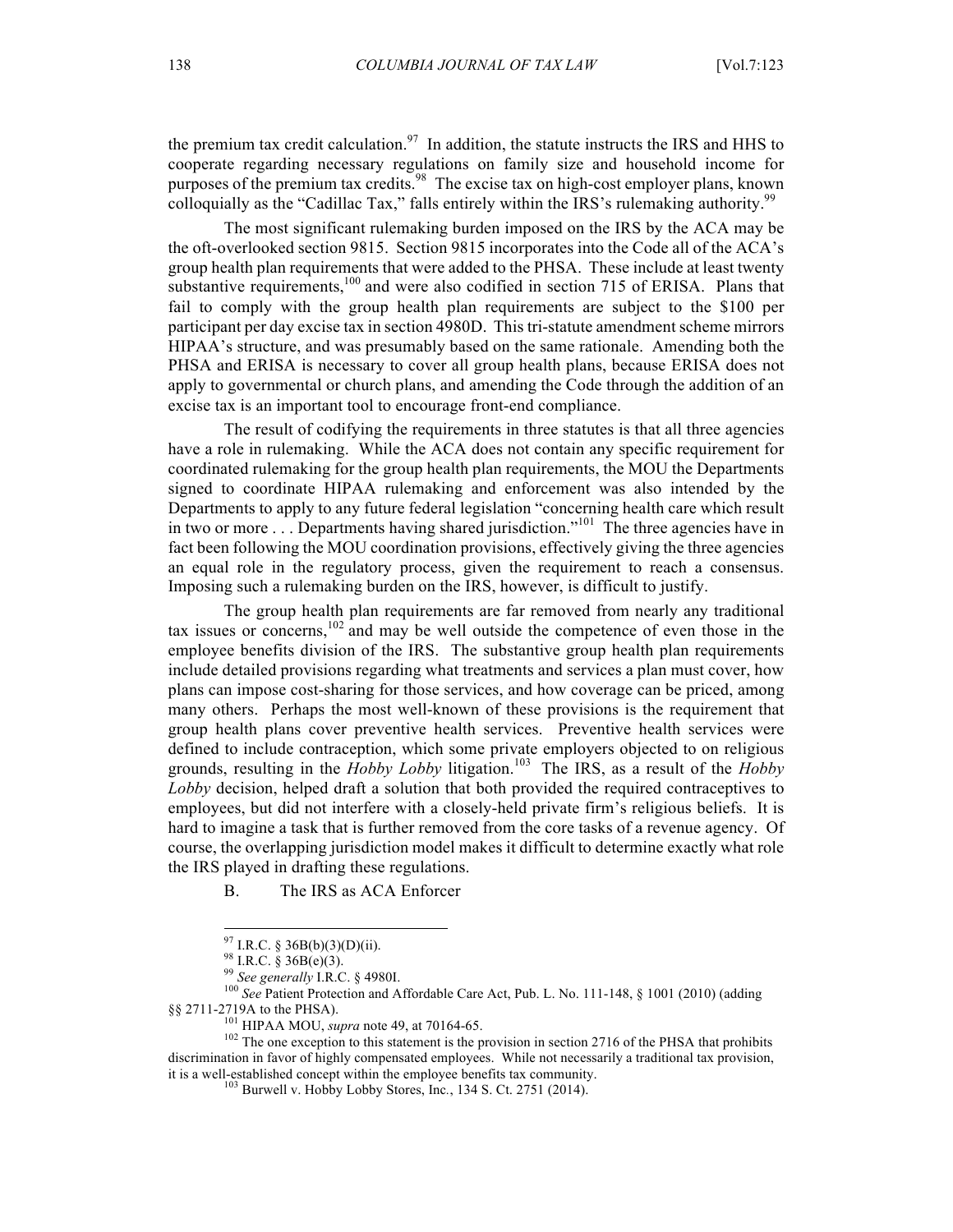Prior to the ACA, IRS enforcement of group health plan regulations was accomplished through imposition of an excise tax on non-compliant plans. The ACA continues to build on this model, but it also moves IRS enforcement into new areas.

Several of the major tax provisions in the ACA are non-excise taxes, including the individual mandate penalty and the employer mandate penalty. In terms of enforcement, these non-excise taxes fit relatively easily into the existing structure of our tax system. They require individual taxpayers to self-report and pay any tax due as a result of failing to purchase affordable health insurance and require large employers to self-report and pay any tax due as a result of failing to offer employees affordable health insurance coverage. While tax forms need to be modified accordingly, these taxes look and feel like many others already in our system. And in terms of how the IRS ensures compliance with these provisions, the standard auditing mechanism can easily be utilized, requiring few extra resources. Individual mandate enforcement does, however, play by slightly different rules. The statute specifies that the individual mandate tax shall be treated as an "assessable penalty under subchapter B of chapter 68."<sup>104</sup> However, the Code specifies that the IRS may not utilize liens or levies where there has been a failure to pay the individual mandate tax due.<sup>105</sup> The employer mandate follows the same "assessable penalty" treatment,  $106$ although there is no limitation of liens or levies in its provisions.

The premium tax credits are not "enforced" in the way that we typically think of enforcement, and therefore do not result in typical enforcement costs. Instead, it is more helpful to think of premium tax credits as requiring administration. Here we see a significant burden being placed on IRS resources. While the IRS is no stranger to administering tax credits, the structure of the premium tax credits is highly unique because the credit is advanceable. Tax credits are normally administered through the standard tax return filing process. When tax payers file their return for a given year, they will claim any applicable credits on their return and the amount of the tax they owe will be correspondingly reduced. While this works well for many types of credits, there was concern that requiring taxpayers to wait until the end of the year (when they filed their tax returns) to receive the benefit of the premium tax credit would defeat the purpose of providing the cash flow necessary to pay for health insurance for that year. Those who are eligible to receive premium tax credits do not often have the ability to pay the cost of health insurance upfront and then wait a year or more for reimbursement through the tax filing process. As a result, the ACA allows individuals to receive an advance of the premium tax credit, using a best estimate of eligibility.<sup>107</sup> Individuals who apply for coverage through an exchange are screened for tax credit eligibility.<sup>108</sup> The IRS shares data with the exchanges to verify income from the most recently available year.<sup>109</sup> The exchange then informs the IRS of the estimated tax credit, and the IRS pays the relevant insurance companies directly on the individual's behalf.<sup>110</sup> When that individual files her tax return for the year, the premium tax credit will be reconciled based on the actual amount of that

<sup>&</sup>lt;sup>104</sup> I.R.C. § 5000A(g) (2010). Pursuant to I.R.C. § 6671 (2012), assessable penalties are "assessed and collected in the same manner as taxes."  $^{105}$  I.R.C. § 5000A(g) (2010). This provision was likely included for policy reasons. Politicians

may not have wanted individuals who failed to purchase health insurance to be subject to the full array of IRS enforcement in the event they failed to pay the mandate penalty.<br><sup>106</sup> I.R.C. § 4980H(d)(1) (2003).<br><sup>107</sup> 42 U.S.C. § 18082 (2011).<br><sup>108</sup> 42 U.S.C. § 18081 (2011).<br><sup>109</sup> *Id.* <sup>110</sup> 42 U.S.C. §§ 18081-18082 (2011).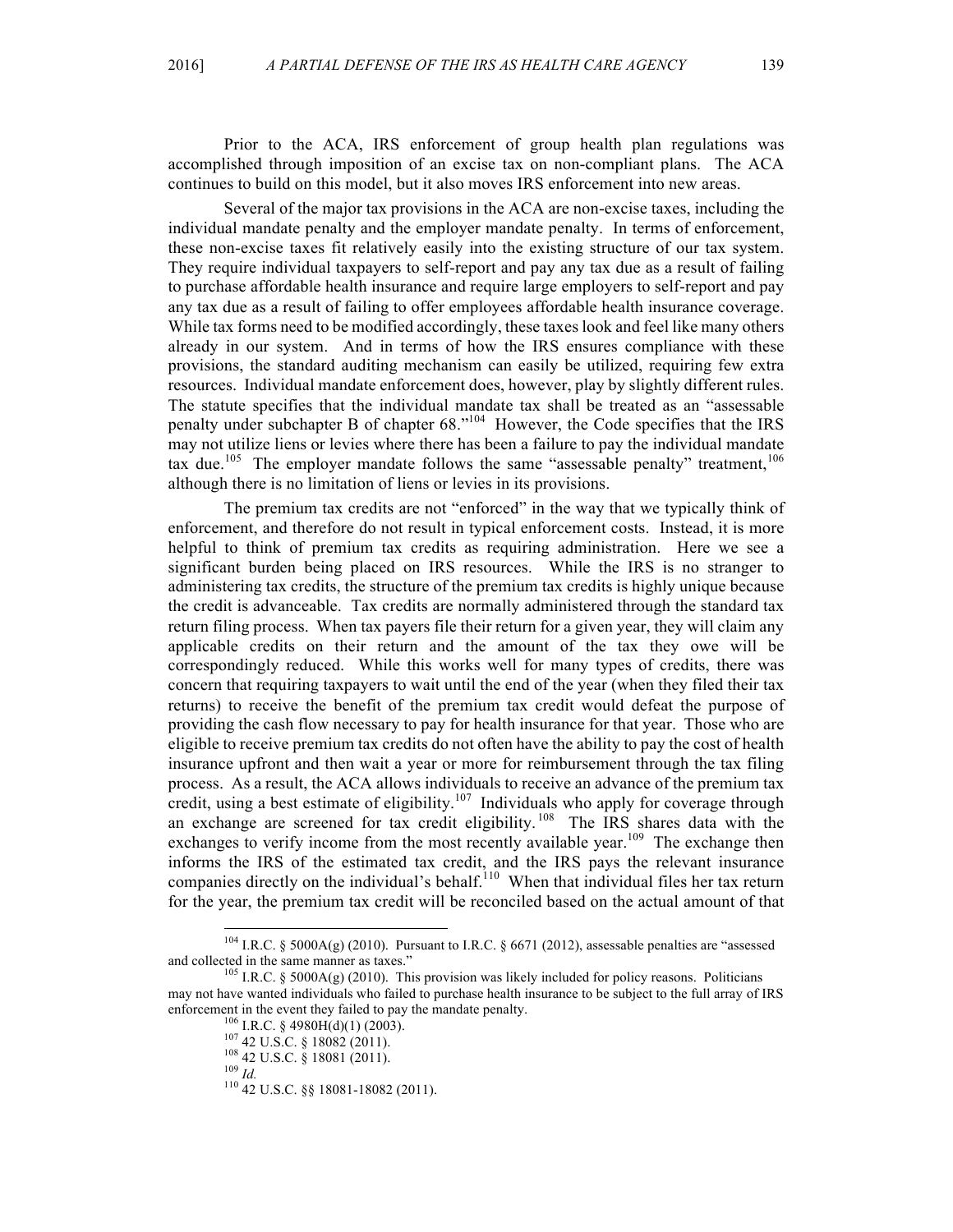individual's household income, compared to the estimate on which the advanced credit was based.<sup>111</sup> If additional credit amounts are due, those will be credited to the taxpayer and will either reduce the tax that is owed or be refunded.<sup>112</sup> If the advanced credit was larger than the taxpayer was actually entitled to, the taxpayer may be required to repay the excess amount.<sup>113</sup> The administrative burden of estimating and reconciling tax credits is significant and has both confused and angered taxpayers.<sup>114</sup> While it may make sense to administer widespread financial subsidies through the Code, the complex system of advancing and reconciling tax credits imposes a serious burden on the IRS, not only in terms of workload, but also with respect to the reputation of the IRS.<sup>115</sup>

The Cadillac Tax is an excise tax, although it differs in key respects from the type of excise tax we typically see in the health plan context. First, the amount of the excise tax is calculated in a different manner than the typical \$100 per day per individual. Instead, the tax is equal to 40% of the cost of employer-provided health care coverage above a certain dollar threshold that can vary based on an individual's age, type of profession, or union status.<sup>116</sup> As a result, it is much harder to determine easily, and in advance, how much would be due. In addition, the tax is spread among all health plan providers, which may include multiple taxpayers, such as the employer, and one or more health insurers.<sup>117</sup> Perhaps the most important difference is that it is not designed to encourage compliance with substantive health plan regulations, but is instead aimed at encouraging employers to offer less generous health plans, with the intent of lowering overall health care expenditures. In this sense, the Cadillac Tax is similar to the other health-related excise taxes in that its ultimate goal is to change behavior, not raise revenue.<sup>118</sup> As a result, while the Cadillac Tax's provisions are quite complicated, there may not be a significant administrative cost associated with them, since the strong incentive it provides to avoid the excise tax in the first place largely negates the need for IRS administration and enforcement.

<sup>114</sup> *See* Ted Griggs, *Thousands in La. To Repay Portion of Health Subsidies*, ADVOCATE (April 15, 2015), http://theadvocate.com/news/12097896-123/thousands-in-la-will-have [http://perma.cc/5WXP-WAAX]; Jayne O'Donnell, *ACA Could Trip Up Some at Tax Time*, USA TODAY (Jan. 9, 2015), http://www .usatoday.com/story/news/nation/2015/01/08/obamacare-health-insurance-taxes-exemptions-check-box /21440171/ [http://perma.cc/3WPS-DDDJ]; Pamela Yip, *Confusion Likely for Many Filing Taxes*, DALLAS MORNING NEWS (Feb. 23, 2015), http://www.dallasnews.com/business/personal-finance/headlines/20150222-health-insurance-confusion-likely-for-many-filing-taxes.ece [http://perma.cc/B6ZF-8YQT].

<sup>115</sup> See Timothy Jost, *Implementing Health Reform: Complicated ACA Tax Forms Could Cause Problems*, HEALTH AFFAIRS BLOG (Sept. 21, 2014), http://healthaffairs.org/blog/2014/09/21/implementinghealth-reform-complicated-aca-tax-forms-could-cause-problems/ [http://perma.cc/M6WC-LNH4] (stating that it is likely that taxpayers receiving premium tax credits are "likely to be confused, frustrated, even angry, and certainly bewildered, completing [the relevant tax] forms"). *See also* Press Release, Senator Orrin Hatch, Five Years Later: Obamacare Subsidies Cause Confusion and Frustration for American Taxpayers (Mar. 18, 2015), http://www.hatch.senate.gov/public/index.cfm/2015/3/five-years-later-

obamacare-subsidies-cause-confusion-and-frustration-for-american-taxpayers [http://perma.cc/7PXF-Q5VC].<br><sup>116</sup> I.R.C. § 4980I(b) (2011).<br><sup>117</sup> I.R.C. § 4980I(c) (2011).<br><sup>117</sup> I.R.C. § 4980I(c) (2011).<br><sup>118</sup> For a detailed *Tax High-Cost Employer Health Plans?*, 65 TAX L. REV. 749 (2012).

<sup>&</sup>lt;sup>111</sup> I.R.C. § 36B(f) (2011).<br><sup>112</sup> *Id.* 113 I.R.C. § 36B(f)(2) (2011). Full repayment is required if the individual has household income equal to or greater than 400% of the federal poverty limit for the relevant year, but the Code places limitations on the amount that must be repaid for individuals who earn less than 400% of the federal poverty limit. *Id.*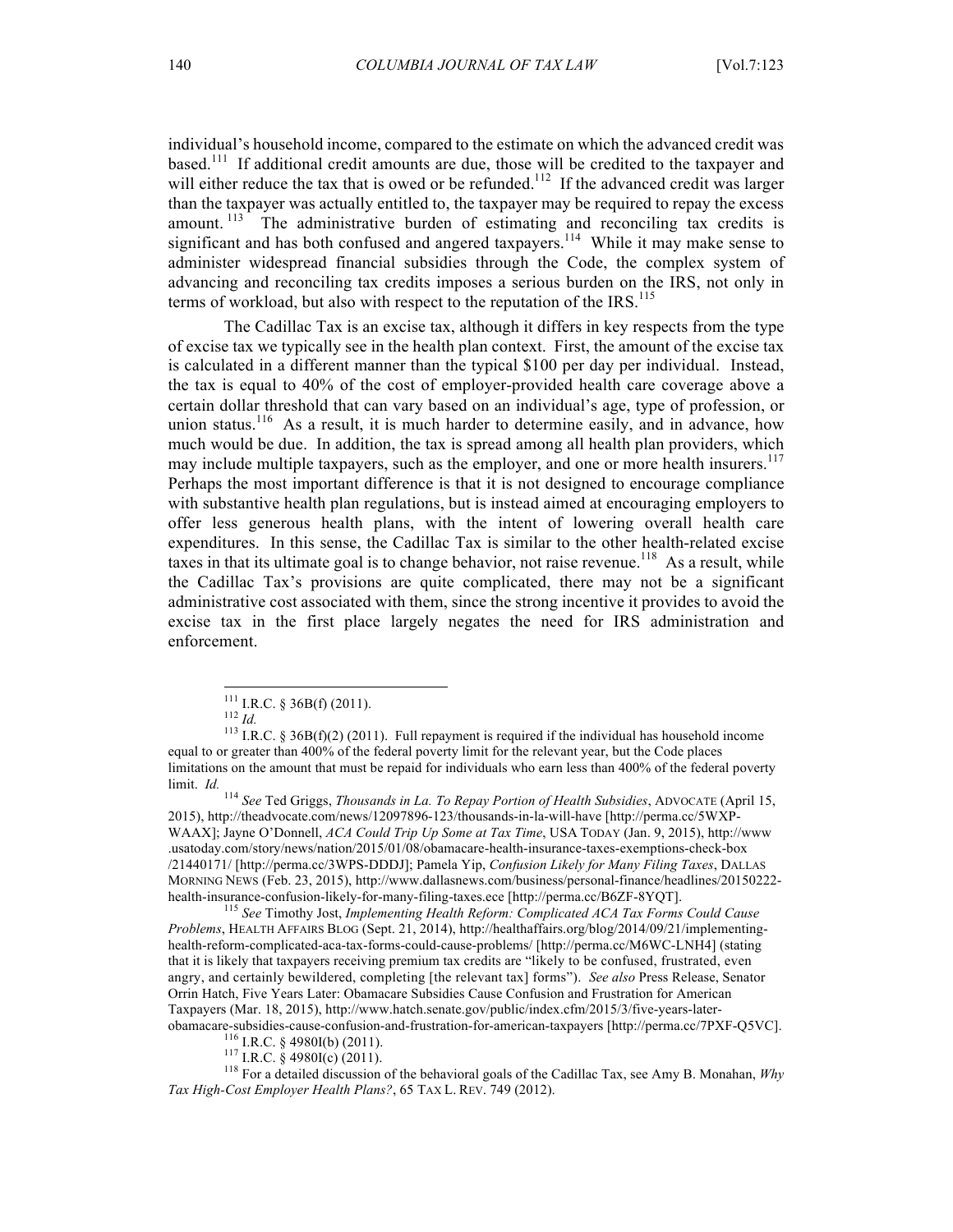Finally, the IRS has a potentially enormous compliance burden imposed by section 9815, which incorporates all of the ACA's substantive group health plan requirements into the Code. Section 9815, together with section 4980D, subjects non-complying employers to the same \$100 per participant per day excise tax as that imposed for HIPAA noncompliance.<sup>119</sup> The MOU signed between Treasury, Labor, and HHS by its terms also applies to the ACA.<sup>120</sup> All that the MOU requires in terms of enforcement, however, is coordination between the Departments. It does not grant a single agency primary authority, or in any way limit enforcement. What is not publicly known is how the agencies will handle enforcement in practice. Recall that with HIPAA, Treasury does not independently enforce HIPAA, relying instead on voluntary employer compliance and referrals from Labor.<sup>121</sup> If the same model is followed here, there will be little to no administrative burden placed on the IRS. The risk, however, is that if employers begin to believe that noncompliance will never be punished via the excise tax, the excise tax may fail to achieve its compliance goal. However, as discussed above, the mere possibility of a very large fine, imposed by the "fearsome"  $IRS<sub>1</sub><sup>122</sup>$  may be sufficient to achieve the desired employer behavior.

#### C. Could We Lessen the IRS's ACA Burden?

The ACA significantly expands the IRS's role in health care regulation, and it is far from obvious that placing such a burden on the agency is a wise policy decision. This section will explore whether it might be possible to achieve the ACA's policy goals in an efficient manner while lessening the role the IRS must play.

The clearest justification for IRS involvement in ACA administration is based on the fact that the IRS is the most obvious choice for processing payments to or from large numbers of taxpayers. Starting with the ACA's payments to taxpayers, the ACA's tax credits are calculated based on income, and the IRS obviously has the most readily available information on household income, along with pre-existing definitions of income that can be used for this purpose. The scale of the premium tax credits also supports that argument that the IRS is better positioned than other agencies to handle administration, as many more individuals will be eligible for premium tax credits than for other pre-existing social welfare programs. The IRS also has experience in making the types of calculations required for premium tax credit eligibility. While calculation and payment of premium tax credits could clearly be given to a different agency, with HHS being the most obvious choice, the IRS would necessarily have to be involved in order to provide accurate income information. But adding an additional agency would not seem to offer any efficiencies (other than perhaps making budget allocations easier to come by given the politically disfavored status the IRS currently enjoys).

Similar reasoning supports IRS involvement in those areas of ACA administration that require payments from taxpayers to the federal government as part of the individual and employer mandates. The amount of the individual mandate varies based on family size and income, both of which are readily available to the IRS. And the employer mandate is based in part on employer size, again something the IRS already tracks. In addition, the IRS obviously already has a procedure in place for collecting amounts due from the same

<sup>&</sup>lt;sup>119</sup> I.R.C. §§ 9815, 4980D (2012).<br><sup>120</sup> HIPAA MOU, *supra* note 49, at 70164-65.<br><sup>121</sup> *See* notes 69-71 and accompanying text.<br><sup>122</sup> *Panel 3: Negotiating the Agency Peace Treaty: Reorganization Plan No. 4, 6 DREXEL L.* 319, 335 (2014).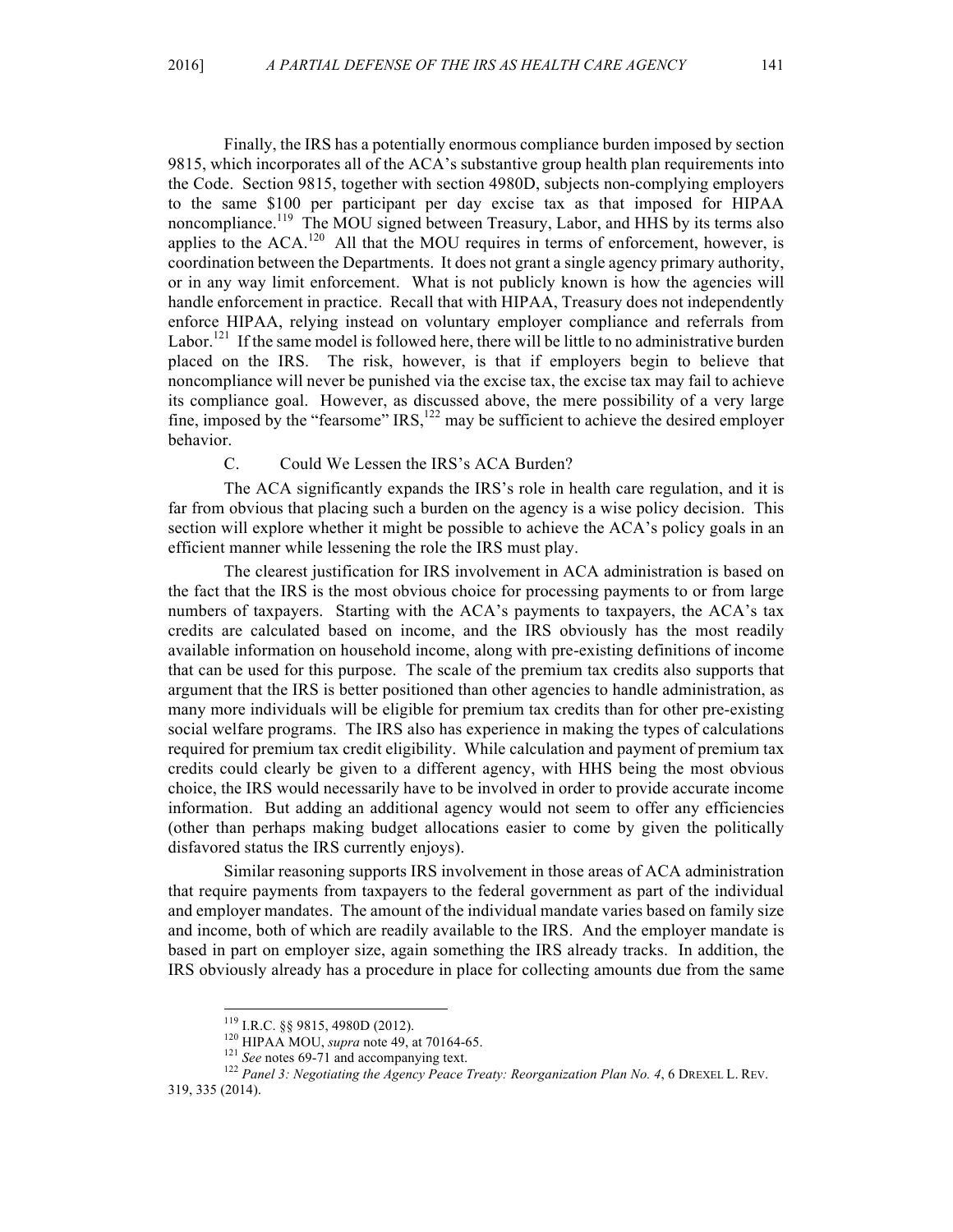population, something no other federal agency can claim. And finally, it is important to note that the IRS is required by constitutional limitations to be involved in the administration of the individual mandate. The constitutionality of the individual mandate was, after all, upheld as a valid exercise of Congress's taxing powers.<sup>123</sup>

But what about the excise taxes imposed by the ACA? The previous parts have established that excise taxes cannot be thought of as "pure tax" provisions. They are distinct from our general income tax system and are not designed to raise revenue. They function as compliance mechanisms in the case of section 9815 and as a cost-control mechanism in the case of the Cadillac tax. But these provisions are likely to accomplish their goals without any active IRS enforcement, and in this sense appear to be highly efficient.

The troublesome part of the excise taxes, from a tax administrative standpoint, is the rulemaking burden that comes along with the excise taxes.<sup>124</sup> As Professor Hickman has documented, nearly ten percent of IRS rulemaking projects between 2008 and 2012 were ACA-related tasks.<sup>125</sup> However, many of these regulations do involve tasks or topics that are squarely within IRS expertise. For example, rulemaking on how employees are to be counted and how employers are to be aggregated for purposes of the employer mandate are subjects with which the IRS has vast experience. Similarly, rulemaking regarding the computation of individual mandate penalties, reconciliation and reporting requirements for the individual mandate are also standard IRS functions. However, many other regulations appear to have no obvious relationship to either the tax system or IRS expertise. IRS regulations have covered such diverse topics as the requirements for group health plans to (1) cover preventive services, including religious exemptions therefrom resulting from the *Hobby Lobby* decision, (2) comply with specific procedures when processing claims, (3) cover pre-existing health conditions, (4) not include certain lifetime and annual limits on benefits, (5) cover children through age 26, and (6) not rescind coverage except in specific circumstances. It is in this health policy arena that I believe the strongest arguments can be made against IRS involvement. Yet, the health policy regulations just mentioned were not promulgated solely by the IRS. Because the group health plan requirements are codified in three statutes, they were jointly promulgated pursuant to the 1999 MOU by IRS, HHS, and Labor. It is possible, therefore, that the IRS's actual involvement in these health policy oriented regulations was minimal, with the IRS deferring to HHS's lead—but no publicly available information confirms whether that intuition is accurate.

#### VI. CONCLUSION

The IRS is overburdened, and coming dangerously close to being unable to competently perform its core revenue-raising function. Yet Congress continues to add to the IRS's workload, most notably in recently years through the many tax-related provisions of the ACA. While the IRS has always had a role to play in regulated employer-provided benefits, the ACA substantially expands that role. This raises an obvious question of whether it is wise to give the IRS what appears to be a primary role in health plan regulation.

<sup>&</sup>lt;sup>123</sup> Nat'l Fed'n of Indep. Bus. v. Sebelius, 132 S. Ct. 2566, 2593-2601 (2012).<br><sup>124</sup> *See generally Kristin E. Hickman, Administering the Tax System We Have*, 63 DUKE L. J. 1717 (2014). <sup>125</sup> *Id.* at 1748. The percentage of ACA-related rulemaking climbs to 15.8% if pages of rulemaking

are counted instead of rulemaking projects. *Id.* at 1750.